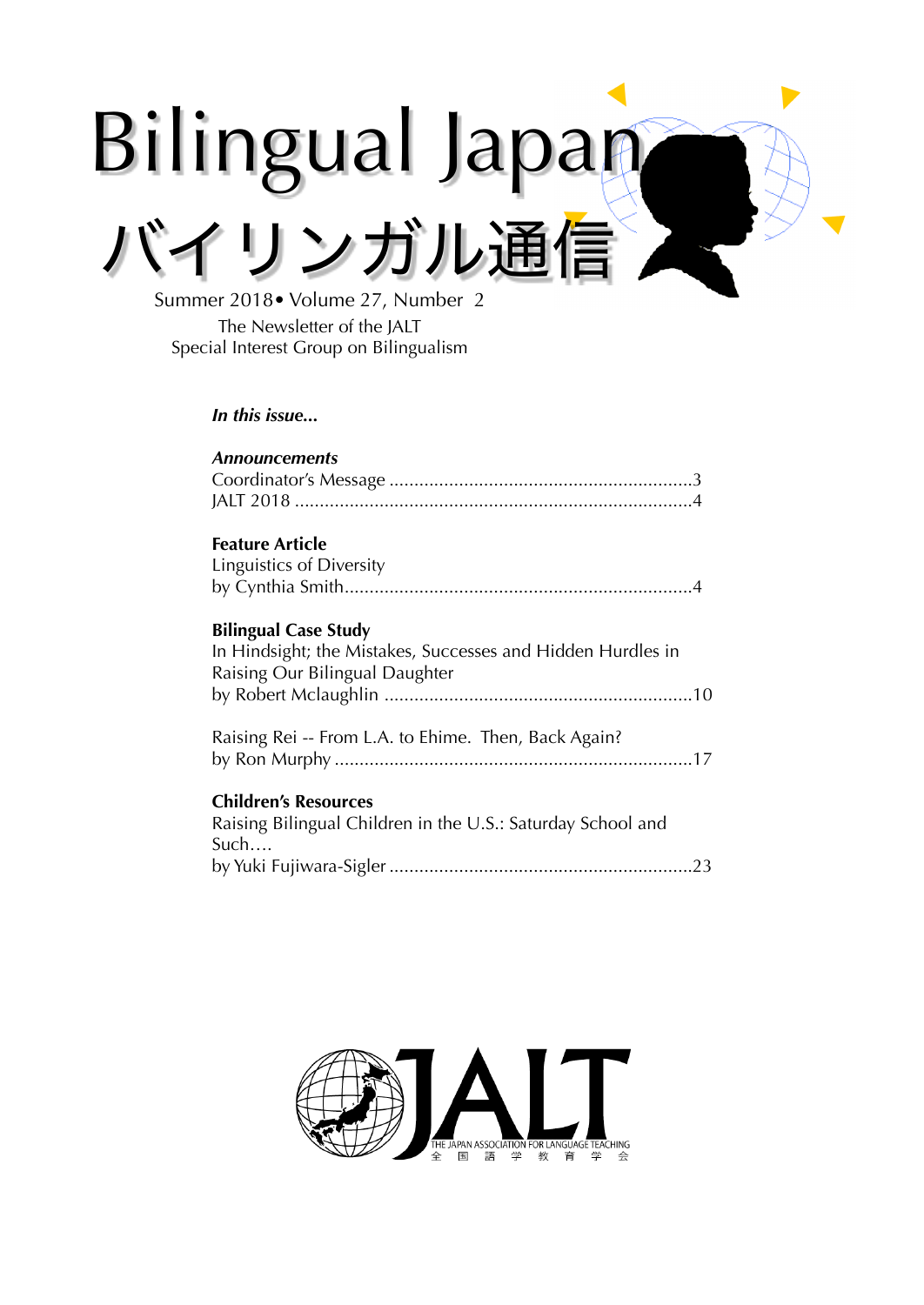# Bilingualism SIG Decision-Making Team

#### **Coordinator**  会長

Alexandra Shaitan alexshaitan@yahoo.com

## **Publicity Officer** 広報担当

Lauren Landsberry [laurenlandsberry@gmail.com](mailto:jayinhimeji@gmail.com)  **Treasurer**  会計

Tim Pritchard timnosuke@hotmail.com

## **Director of Publications** 広報委員長

Stephen M. Ryan stephen05summer @yahoo.com

## **Director of Membership** 会員書記

Blake Turnbull blaketurnbull@hotmail.com

## **Journal Editor** ジャーナル編集者

Stephen M. Ryan stephen05summer @yahoo.com

#### **Director of Program** 計画推進委員

Mandy Klein mklein@jcmu.org

#### **Newsletter Editor** ニュースレター編集者

Lance Stilp lancestilp@gmail.com

# Additional SIG Officers

#### **Member-at-large** 庶務委員

Vacant

## **International Liaison** 国際仲介委員 Masae Takeuchi

masae.takeucki@vu.edu.au

**Website Editor** ウェブサイト編集者 Lance Stilp

lancestilp@gmail.com

**Bilingjp** リストオーナー Stephen M. Ryan stephen05summer @yahoo.com

**Bilingjp Listowner**

#### **Directors of Newsletter Distribution /** 通信配

Sorrell Yue yue079650@gmail.com

York Weatherford yorkweatherford@gmail.com

## **Regular Column Editors/**  通信編集員

Alec McAulay, Ron Murphy, Christie Provenzano, Diane Lamb

## **Proofreading:** Josh Norman

# **Contribute to** *Bilingual Japan*

*Bilingual Japan* is the official newsletter of the Bilingualism Special Interest Group (B-SIG) of the Japan Association for Language Teaching (JALT). The purpose of this publication is to provide B-SIG members with articles and reports about bilingualism research and bilingual child-raising in Japan. *Bilingual Japan* also provides information about recent B-SIG activities.

**The content of this newsletter depends on contributions from its readers.** All SIG members and other interested parties are invited to submit articles or reports for inclusion in these pages. Start by writing about your family's experience or something about bilingual parenting that concerns you. Even if you feel that what you have to say is trivial, there is always someone who will be interested. Everyone has a story to tell, and we look forward to hearing yours.

## **Regular Columns**

•Consult the description at the top of each of the Regular Columns in this issue.

•Length: 1,500 - 3000 words

•Submit articles to the respective column editors.

## **Feature Articles**

•These articles are longer and/or deal with topics not covered by the Regular Columns.

- •Length: Up to 3,000 words or longer.
- •Submit articles to the editor at lancestilp@gmail.com

# **DEADLINE FOR THE NEXT ISSUE: December 15th**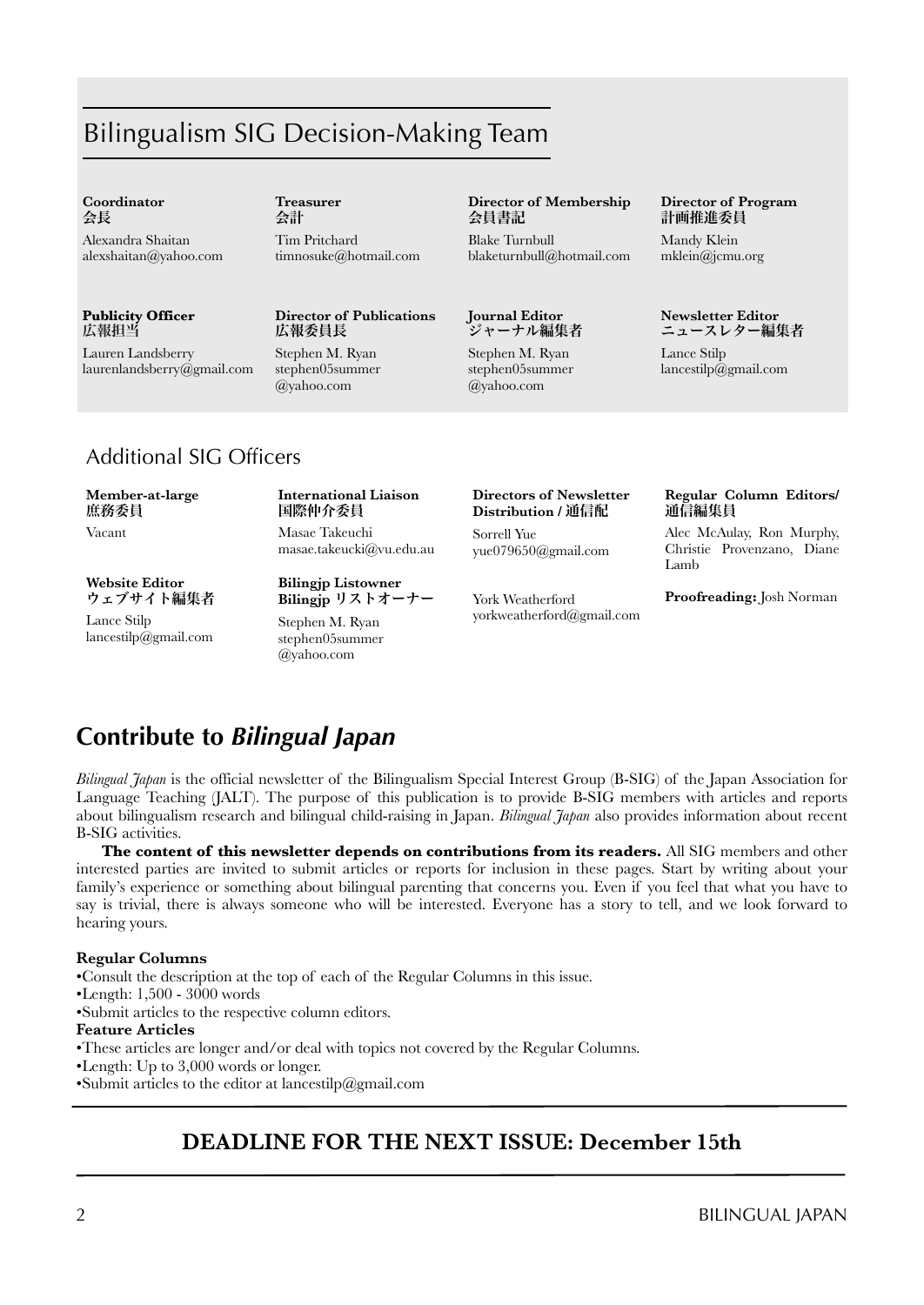Dear Bilingualism SIG members!

First of all, we, the Decision-Making Team (DMT) would like to thank each and all of you for your support throughout years. The SIG would not have existed without your membership. We all truly appreciate it and look forward to welcoming all our members to join us at the JALT 2018 Annual International Conference at the Shizuoka Convention and Arts Center. First and foremost, we would like to take this opportunity and invite all of you to attend the BSIG AGM scheduled on November 25th, 2018 at 11:35-12:20 in the room 907. We encourage all our members to attend the meeting and take part in the SIG' s Officer Elections. We are constantly looking for new members to join the DMT, therefore, it would be great if you could consider running for any Officer position.

If you have any further questions related to the SIG Officer roles and responsibilities please do send an e-mail at alexshaitan@yahoo.com and we will respond to your queries as soon as we can.

We would like to thank Cynthia Smith, Robert Mclaughlin, Ron Murphy and Yuki Fujiwara-Sigler for sharing their invaluable experiences with us. I hope you will enjoy reading the contributions by our valuable members.

## **Wishing you all a wonderful academic year of 2018-2019!**

Best wishes, Bilingualism SIG Coordinator: Shaitan Alexandra



44th Annual International Conference on Language Teaching and Learning & Educational Materials Exhibition

Shizuoka Convention & Arts Center (Granship) Shizuoka City, Shizuoka, Japan Friday, November 23, to Monday, November 26, 2018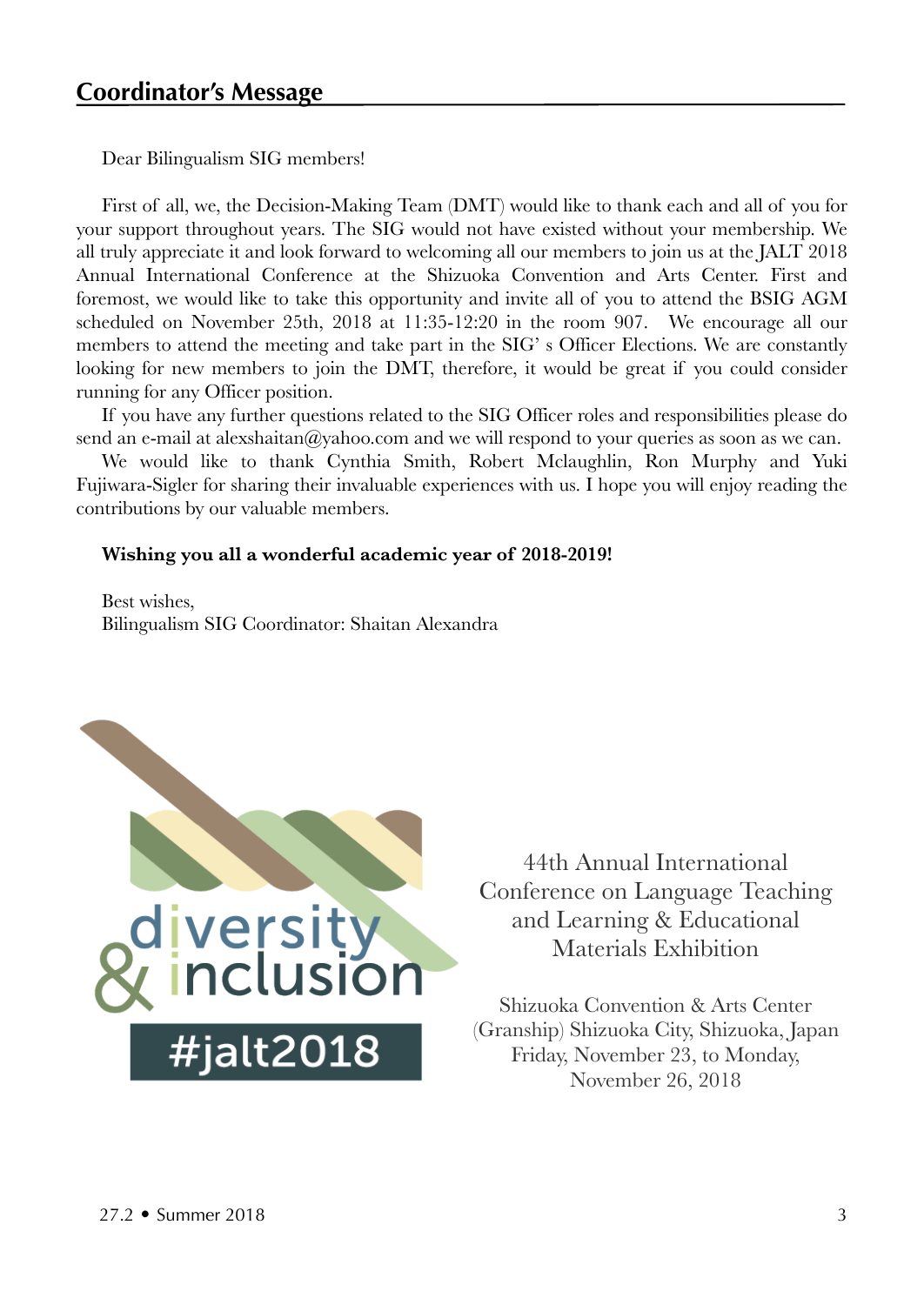# **Featured Bilingual Presentations**

| <b>TIME</b>                                  | ROOM NO.                              | <b>PRESENTER</b>                                                                                                                                     | <b>TITLE</b>                                                 |
|----------------------------------------------|---------------------------------------|------------------------------------------------------------------------------------------------------------------------------------------------------|--------------------------------------------------------------|
| Nov 24 (Saturday); 11:00 AM -<br>12:30 PM    | <b>Tenji Gallery</b><br>$(GF)$ $(JJ)$ | deBoer, Mark - Akita International University;<br>Miyashita, Kanako - Akita International University;<br>Hori, Koki - Akita International University | <b>Bilingual Code-Switching in Student Collaboration</b>     |
| Nov 24 (Saturday); 11:00 AM -<br>12:00 PM    | 907                                   | Keomany, Thongsouk - National University of Laos                                                                                                     | The Impact of Using L1 in Teaching English<br>Grammar        |
| Nov 24 (Saturday); 4:40 PM -<br>5:05 PM      | <b>Hikae 2 (1F)</b><br>(JJ)           | Cusen, Oana - Kwansei Gakuin University                                                                                                              | <b>Growing Up With Four Languages</b>                        |
| Nov 24 (Saturday); 5:15 PM -<br>5:40 PM      | <b>Hikae 2 (1F)</b><br>(JJ)           | Imai, Mitsuko - Tamagawa University                                                                                                                  | <b>Factors of Perseverance in Bilingual Education</b>        |
| Nov 24 (Saturday); 5:50 PM -<br>6:15 PM      | <b>Hikae 2 (1F)</b><br>(JJ)           | Klein, Mandy - Japan Center for Michigan<br><b>Universities</b>                                                                                      | A Corpus-Supported Literature Course for<br><b>Returnees</b> |
| Nov 24 (Saturday); 6:25 PM -<br>6:50 PM      | 902                                   | Goucher, Danielle - not yet known; Onoe, Keiichiro<br>- not yet known                                                                                | Tango Smash - English Language Technology                    |
| Nov 24 (Saturday); 7:00 PM -<br>7:25 PM      | <b>Practice Room</b><br>1(B1)         | Stilp, Lance - Ritsumeikan Asia Pacific University                                                                                                   | Diversity Misconceptions in the English Classroom            |
| Nov 25 (Sunday); 11:35 AM -<br>12:20 PM      | 907                                   | Shaitan, Alexandra - Gakushuin University                                                                                                            | <b>Bilingualism SIG Annual General Meeting</b>               |
| Nov 25 (Sunday); 12:30 PM -<br>12:55 PM      | 910                                   | North, Cameron - ESL Learning                                                                                                                        | Way To Go! Effective Listening & Speaking Strategy           |
| Nov 25 (Sunday); 1:05 PM - 2:35<br><b>PM</b> | 909                                   | Klein, Mandy - Japan Center for Michigan<br><b>Universities</b>                                                                                      | <b>Highly Proficient Bilinguals Share Their Stories</b>      |
| Nov 26 (Monday); 1:55 PM - 2:20<br><b>PM</b> | 1101                                  | Feijo, Flavia - The University of Tokyo                                                                                                              | A Narrative Study on Bilingual Brazilians                    |

# Check out the full conference schedule and details at www.jalt.org

# **Feature Article**

Readers are encouraged to submit articles related to various other topics or issues related to language learning, identity, education, or child raising. Please contact the editor Lance Stilp at <lancestilp@gmail.com> for more information.

# **Linguistics of Diversity**

by Cynthia Smith

"Oh!" exclaims the elderly lady, looking down at my daughter as we stand waiting to cross the street. "She's so cute! Is she half?" I smile and nod.

The woman continues enthusiastically, "So your husband is Japanese, then?"

I pause, looking from this stranger to my daughter, give a faint yes, and continue with my daughter down the street.

"Mommy," my daughter pipes up. "Why did you say yes? You don't have a husband!"

Similar conversations have played out countless times over the years, yet I still struggle with my response. Surrounded by assumptions of what a family in Japan should look like, I face a number of hurdles when trying to describe my identity and my relationships. As an American lesbian raising a daughter with my Japanese wife, how can I respond to this kind of personal small-talk? In a world that often does not recognize same-sex relationships, how should I balance my truth with my goal of communicating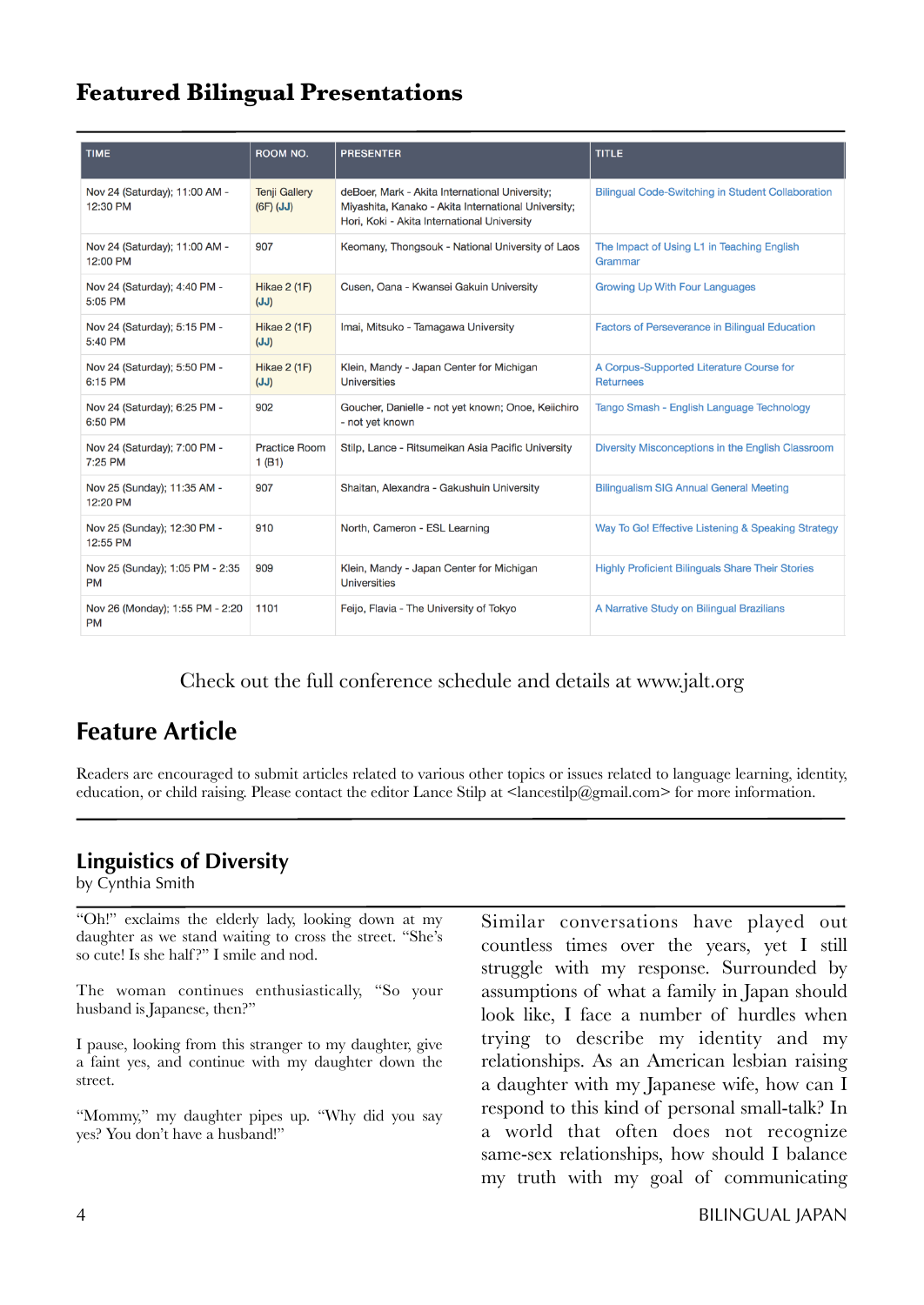clearly? In this column, I'll look at some of my experiences trying to describe and define myself and my family both in the United States and in Japan.

The words we select to describe ourselves and our relationships hold power, influencing both others' perceptions of us and our own self-perceptions. We can use them to fit in or to stand out, and our self-descriptions may change depending on the situation we are in. As we formulate these self-descriptions, we may be limited by the vocabulary at our disposal. If we can't find appropriate words to describe ourselves, our families, and our relationships—or if our listeners don't understand or accept the descriptions we use—how does that affect us?

I am not referring simply to a lack of language proficiency. Society, both in Japan and elsewhere, often expects people to fit into preordained social categories. If we buck those with unexpected self-descriptors, we may encounter confusion or even hostility. For example, we may attach a label to ourselves or our families that others tell us we are not entitled to use. An acquaintance who is a naturalized Japanese citizen illustrates this: he was met with disbelief when he stated that he was, in fact, Japanese; his listeners laughingly accused him of lying.

This type of pressure to conform to expected social categories can be difficult to navigate; the endless explaining and positioning can grow tiresome and stressful. In my mixed Japanese-American family, we face these issues not only due to our racial, cultural, and linguistic diversity, but also due to our sexual orientation. In particular, deciding when and how to disclose my sexual orientation has always taken mental and emotional energy.

The struggle to articulate my identity began years ago, in the United States. Even within the lesbian community, different identifiers held distinct nuances that members used to

project their desired identity. The younger activist crowd, of which I was a part, proudly claimed the label "dyke" when we spoke together; for us, the word "lesbian" referred to an older woman with a decidedly un-hip style. I thus recoiled at the thought of labeling myself "lesbian," but I also hesitated to call myself a "dyke" to people outside my social circle because of its derogatory connotations. Thus, I typically settled for the genderless term "gay" to describe myself.

Semantics also became an issue when I spoke of my relationships. In most instances, I used the word "girlfriend" to refer to the women I dated. However, several straight women in my social circle tended to use "girlfriend" to speak of any close female friend, rendering the word ambiguous and leaving me without clear vocabulary to label my relationships.

At other times, vocabulary seemed pushed on me. I can still recall the first time someone in America asked me about my "wife." It was around twenty years ago, before any legal recognition of same-sex marriage in the U.S., and although my wife and I had celebrated an elaborate Japanese-style wedding not long before, I always referred to her as my "partner" rather than my "wife." Same-sex couples were not yet commonplace and I almost never heard a lesbian partner called a "wife." So when this friend asked me about my "wife," I was taken aback. Although this was an old family friend who was trying to be open and egalitarian, I felt discomfited because it seemed she was redefining my family relationships rather than respecting my own definitions.

I continued to contemplate her words—and my reaction—over the coming months. I slowly realized I was using the word "partner" as a code and shield. If my listener knew me well or was sympathetic to LGBT causes, they would likely recognize that I meant "same-sex partner." On the other hand, if they chose to assume I was straight and to interpret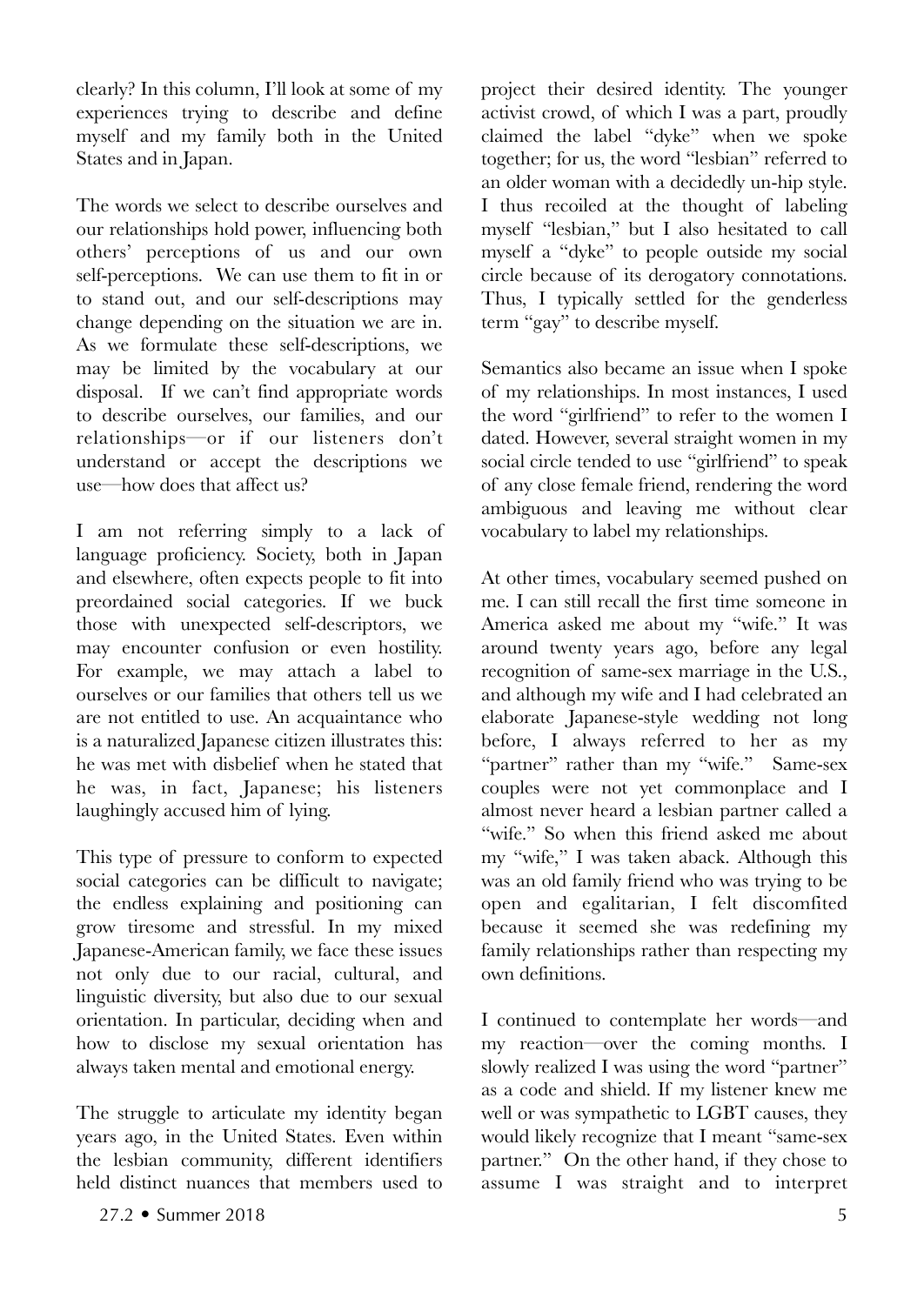"partner" as a synonym for "boyfriend" or "husband," I was still able to converse without subjecting myself to their disapproval.

I come from a liberal enclave on the west coast and am blessed with supportive friends and family; nevertheless, it took me years of marriage, and years of hearing lesbian spouses described as "wife" by friends and in the media, to feel comfortable presenting my own spouse as my "wife." My comfort increased after we were (finally) legally married, ten years after our first wedding celebration and eight years after the birth of our daughter. The more I used the term "wife," the less drama it held for me; it became a statement of fact rather than a daring piece of social activism. Now, when I converse in America, I always say "wife" because it is the truest word to define the reality of our relationship. Finally, I feel free from the confusion and awkward side-stepping that often resulted from avoiding saying the truth.

However, this freedom evaporates for me in Japan. I still feel anxious when I speak to someone of my "wife" for the first time, even when using English with other foreigners. I assume they will understand my meaning, but I worry about how will they react. I don't want a passing reference to become the main theme of the conversation. I don't want to be questioned or confronted about my lifestyle. And I don't want my sexual orientation to be the main thing people remember me for.

Unfortunately, I have on occasion been subject to prejudiced assumptions from other English-speaking westerners in Japan. Once, upon submitting a journal article in which I mentioned my wife, I was accused of plagiarizing a piece that the editor claimed was written by my "husband." Although I understood the editor's confusion, I was shocked that he deemed plagiarism a more logical explanation. After I explained that my wife and I were in fact legally married, he

recommended that I use the word "partner" or "spouse" so as to not confuse readers and to allow me to retain my privacy. I declined to alter my writing, however, because I felt doing so delegitimized my relationship. Fortunately, we were able to sort out the issue, with me keeping the word "wife," and the editor later seemed genuinely interested in spreading my family's story in order to help normalize LGBTQ families.

This was, to be fair, an isolated incident. In general, when I speak in English in Japan, I am met with neutral to positive reactions. To my surprise, this has held true even within the language classroom, although unfortunately it took me years to discover this. For the first decade of my career, I went to great lengths to stay closeted from students and parents, fearing a loss of professional esteem if I came out as lesbian. (I was even warned before first coming to Japan that disclosing my sexuality could be grounds for a company firing me.) I had told myself I didn't want to confuse students about the meanings of the English words "husband" and "wife," but in reality I was more afraid of the turmoil that coming out might cause.

My process of coming out to students began by accident. I was an assistant teacher in a junior high school, and one day students and I were exchanging hand-written pretend text-messages. One group wrote, "Do you have a husband?" Although I try to be clear with students that personal questions are inappropriate in most situations, we had told the students to imagine they were text-messaging a friend, so I did not want to lecture them about propriety. As other groups' papers piled up on my desk, I hastily responded, "No, I have a wife," and passed the paper back. As I continued responding to other groups, a vague worry that I had said too much scratched at the back of my mind. Within just a few minutes, however, the group's response came back. "Oh! Is she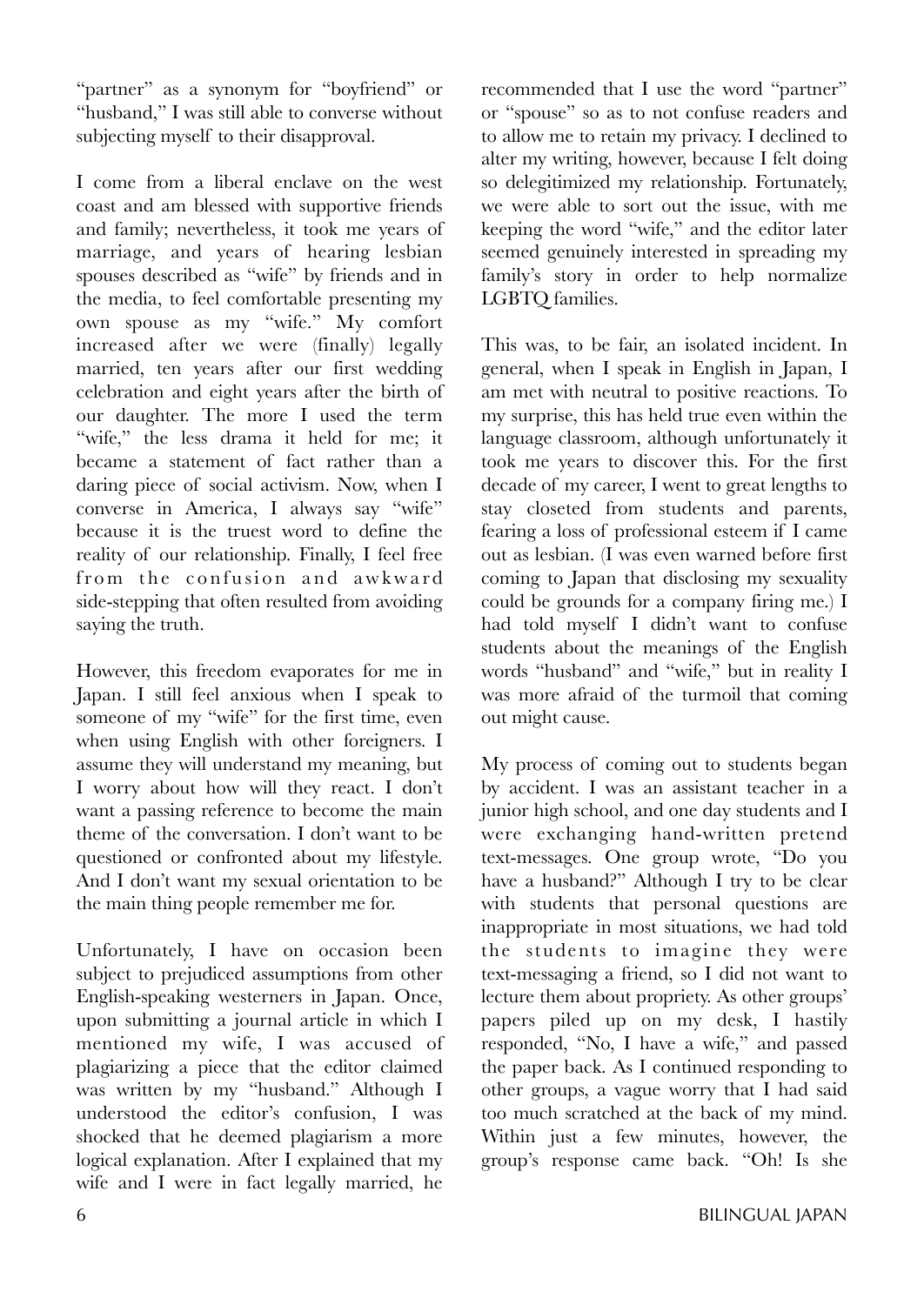beautiful?" I smiled and responded, and soon the class ended.

On the way back to the teacher's room, I sheepishly told the main teacher that I may have shared overly personal information, and I recounted to her the story. She shrugged and told me, "Well, I know that some of our students' parents…"

"Oh dear," I thought, steeling myself for a rebuke.

She continued. "…are in the same situation and also have that kind of family. And I'm pretty sure some students are like you, too." My eyes widened. I was not expecting this inclusivity! I had worked in public schools for years, but I had never heard any acknowledgment of LGBT students or parents. Only later did I realize that she never once used the words "gay," "lesbian," "sexual minority" (a term commonly used in Japanese) or anything similar. It seemed that LGBT students and families were recognized informally, but they were never legitimized. They remained in the shadows, unnamed.

Later, I moved to a teaching position at a vocational college, and then to a university. At the tertiary level, I have found an open, welcoming atmosphere. Typically, in my first lesson with students I invite them to ask me any questions they may have, and invariably, someone asks about my family. Initially I only discussed with them the appropriateness of asking personal questions to new acquaintances (particularly someone of higher standing), but in the past few years I have decided to use the questions as a stepping stone to come out to my students in a natural way. This has been an interesting intersection of culture and language, as lower level students have occasionally needed quite explicit explanations before they could understand that "wife" could refer to a lesbian spouse. Across the board, however, I have received positive reactions, with several students actually clapping (though I still don't

understand the reason for such enthusiasm). Thus, in both social and professional situations, when I speak in English in Japan I feel more and more free to refer to my wife without needing to cover up.

When I speak in Japanese, however, I find myself struggling much more to explain my identity. Several times I have tried telling people that I was "gay," but my audience interpreted it as a shortened version of geinojin (celebrity), and asked what TV shows I had been on. I realized I would have to I resort to calling myself "lesbian," which still feels a bit to me like labeling myself "washedup dork." In addition, although the word "lesbian," often abbreviated rezu, is widely understood in Japan, it is seldom used outside of the porn industry (Chalmers, 2002), which lends it another degrading element. However, there are no alternatives which are readily understood by Japanese people.

Describing my family relationships has been equally frustrating. As a Japanese language learner, I am accustomed to occasional misunderstandings, but I don't believe these particular difficulties stem from a simple lack of proficiency. Even my wife and daughter, both native Japanese speakers, have shared many experiences of being misunderstood or of having family members mislabeled. My wife has found that even directly explaining that her partner is a woman has not led to clarity, and she has sometimes resorted to showing people our wedding photos to help them understand. She has told me that she tends to use the word "partner" rather than "wife" to describe me in Japanese, because she feels "wife" would only cause more confusion. Indeed, on the few occasions I have used one of the Japanese words for wife, such as tsuma, my listeners have assumed I was making a vocabulary mistake, and some have even advised me to say danna (husband). However, when I have used the word "partner," even when I have specified that my partner is a woman, Japanese listeners typically have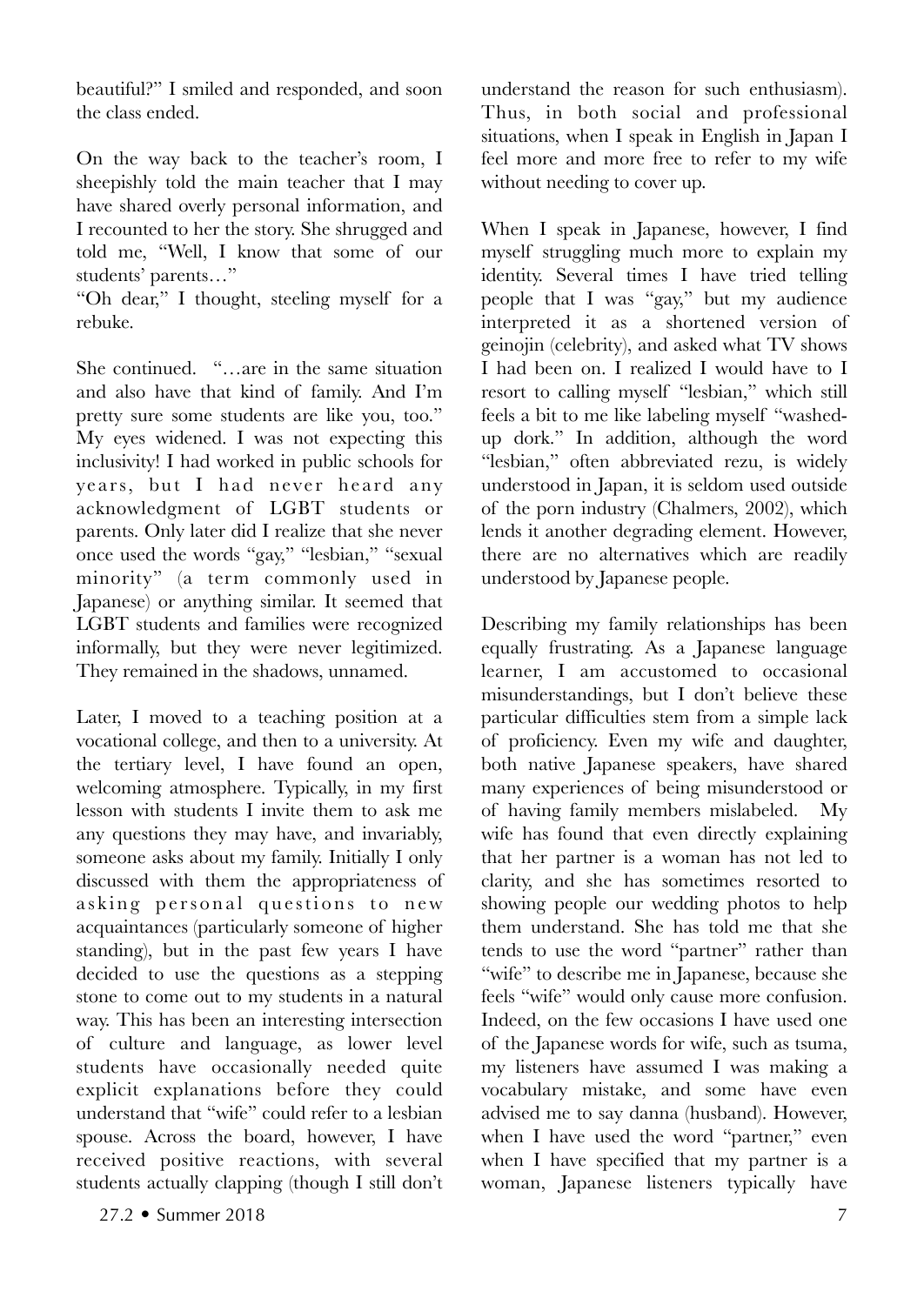either given me a blank look or continued to ask me about my "husband." When, by way of explanation, I told a group of listeners that my daughter had two mothers, they nodded approvingly and asked if the other mother was an aunt or a grandmother.

Even for straight couples, the linguistics of marriage can be tricky. One issue is that there is a variety of terms, each with a slightly different nuance, to refer to one's spouse. In an online group for foreign married women in Japan, I recently saw an entire thread devoted to how they refer to their husbands. From the surprisingly large variety of words that can be used for "husband", some chose shuujin, some otto, others danna. The vocabulary for "wife" is also varied, with tsuma and okusan the most common. A friend suggested that I use the word tsureai (significant other) to refer to my wife, but similar to "partner," its meaning is ambiguous; it does not always denote a spouse. In addition, it is rare enough that I feel it stands out as odd.

The amount of mental energy I spend trying to talk around these words is frustrating. I find myself answering questions about my "husband" as if I had one, as in the opening vignette, or I talk about uchi no hito (family member) or the generic kazoku (family). It is surprising how often family relationships come up in conversations, even with simple messages such as "My wife needs the car that day so I can't drive," or "I have to check my wife's work schedule before deciding," or "My wife will be picking up our daughter today." Although these interactions present only a passing reference to my wife, trying to convey my message without actually mentioning my wife requires an aggravating amount of effort. Yet the alternative—being misunderstood, falsely corrected, and forced to spend time explaining my family—is sometimes even more troublesome.

Peoples' reactions, though, should perhaps not come as a surprise. Most Japanese seem to

retain a strongly heteronormative image of the terms "husband" and "wife." This may be in part because in Japan, same-sex marriages are not yet legally recognized; in fact, although my wife and I are legally married in the United States and planned our family carefully, according to Japanese law we have no relation, and I am considered a single mother. In addition, same-sex marriage is not the hot-button issue in Japan that it is in many countries. It is rarely discussed in the media or by politicians, and few activists here are pushing for it. Even same-sex legal partnerships have been slow to gain traction, with only eight cities and wards currently providing any kind of same-sex partnerships ("Osaka to start recognizing LGBT couples," 2018) and just 16 couples registering in Shibuya ward in the first year after it began issuing partnership documents in 2015 (Kheen, 2017). Thus, same-sex spouses are simply not a daily reality for most Japanese. Without the constant presence of out LGBT people in the media, at work, and in society at large, I feel that LGBT existences are much more under-the-radar here. Even people who label themselves as progressive or open have been startled when I have disclosed explicitly that I am lesbian and my partner is a woman, or when I have spoken in English of my "wife."

Couples that do go forward with partnerships or wedding-style ceremonies typically continue to use the generic term "partner," without any specific change of vocabulary to denote the change in their relationship. Actress-turned-LGBT-activist Koyuki Higashi, for example, celebrated an elaborate (but non legally-binding) wedding at Tokyo Disneyland and afterwards referred in tweets and interviews to her "partner" (see, for example, Tabuchi, 2013). Words like tsuma and danna are simply not used in Japanese to refer to same-sex spouses, and even the word "partner," although it is gaining traction in gay circles and among youth, remains unfamiliar to many Japanese, particularly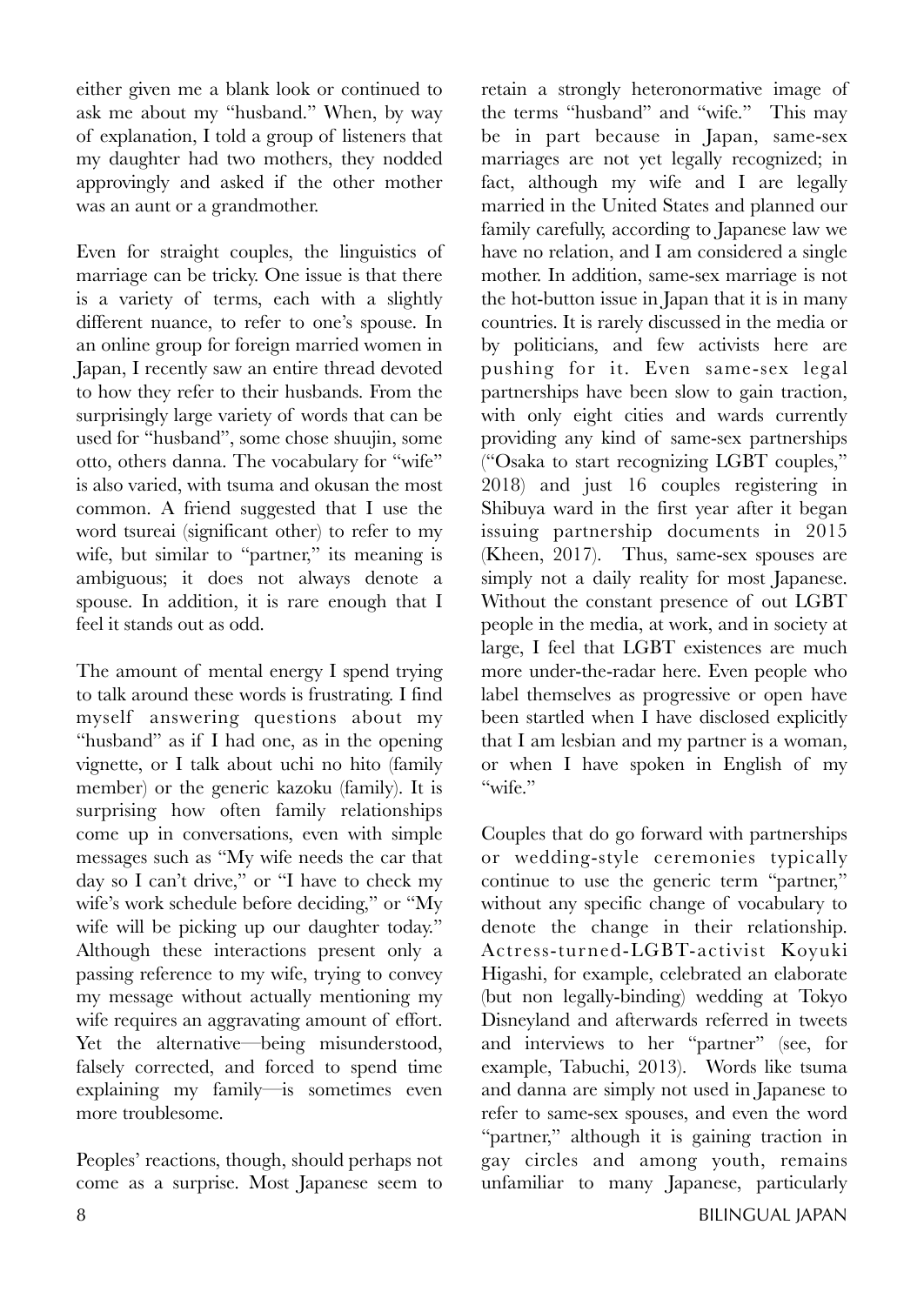older generations. It also is not specific to same-sex couples; as in English, "partner" in Japanese can refer to heterosexual couples as well. In my experience many Japanese either do not recognize the katakana word "partner" or do not grasp its same-sex connotations and continue to assume that my partner is male.

A poll conducted by researchers in 2015 reported that 51% of Japanese support same-sex marriage, unions, or partnerships (Watanabe, 2015). This is important in that it shows that a majority of Japanese people believe that same-sex couples should have at least some rights. However, there is a big difference between a "partnership" and a "marriage." As many researchers have noted, claiming an identity can be a way to signal one's belonging in a group. When I mention my "wife" instead of my "partner," it is an implicit message that my marriage is real and valid. In Japanese, however, I lose that option. Even though I am legally married (in America, at least), there is no simple term at my disposal that readily makes this clear. In fact, I have found no satisfactory way to speak about my wife in Japanese. Although with family and friends I can simply use her name, I remain at a loss when speaking to people who don't know her. I am left attempting verbal acrobatics, trying to convey my message without actually specifying who I am talking about.

There has been but one instance I know of that a Japanese person, speaking to other Japanese people, has referred to my wife using the word tsuma. It happened after a lesson I held with a group of adult students who are well-traveled, internationally aware, and interested in current events. I had previously disclosed my sexuality and marital status to the students, and several months later, in an unrelated lesson with the same group of students, I showed a picture of my wife to illustrate a point about printing. When a student asked who it was, another answered in Japanese, "That's Cynthia's wife." It was the

first time I had heard the Japanese word tsuma used to refer to a lesbian spouse, and I felt a wave of surprise and gratefulness to have my family included as normal. After hearing her say this, and witnessing the other student immediately understand her meaning, I began to wonder if such inclusive usage is simply a matter of getting used to. Just as I needed repeated exposure to feel comfortable using the English word "wife" to refer to a lesbian spouse, perhaps Japanese speakers will, with enough exposure, broaden their definitions of words like tsuma or danna. We may discover that social categories and their defining vocabulary are more elastic than we had realized, if only someone takes the initiative to stretch them.

I have heard many people say that Japan needs to become more accepting of racial and cultural diversity. I believe the same holds true for other types of family diversity, including LGBT couples, adoptive parents, and blended families. Like cultures, languages evolve and definitions change. No single person or group owns the rights to words. They belong to all of us who use them, and if we choose to broaden our visions, we can help create a society where all people can feel comfortable describing themselves as they choose.

# References

Chalmers, S. (2002). Emerging lesbian voices from Japan. New York, NY: Routledge.

Kheen, L. F. (2017, February 1). Behind Japan's Same-Sex Partnership Oaths: Where Does Japan Stand On Marriage Equality? Savvy Tokyo, Retrieved from https://savytokyo.com

Osaka to start recognizing LGBT couples from July. (2018, June 27). [Kyodo News,](https://english.kyodonews.net/kyodo_news) R e t r i e v e d f r o m https://english.kyodonews.net/kyodo\_news

27.2 • Summer 2018 9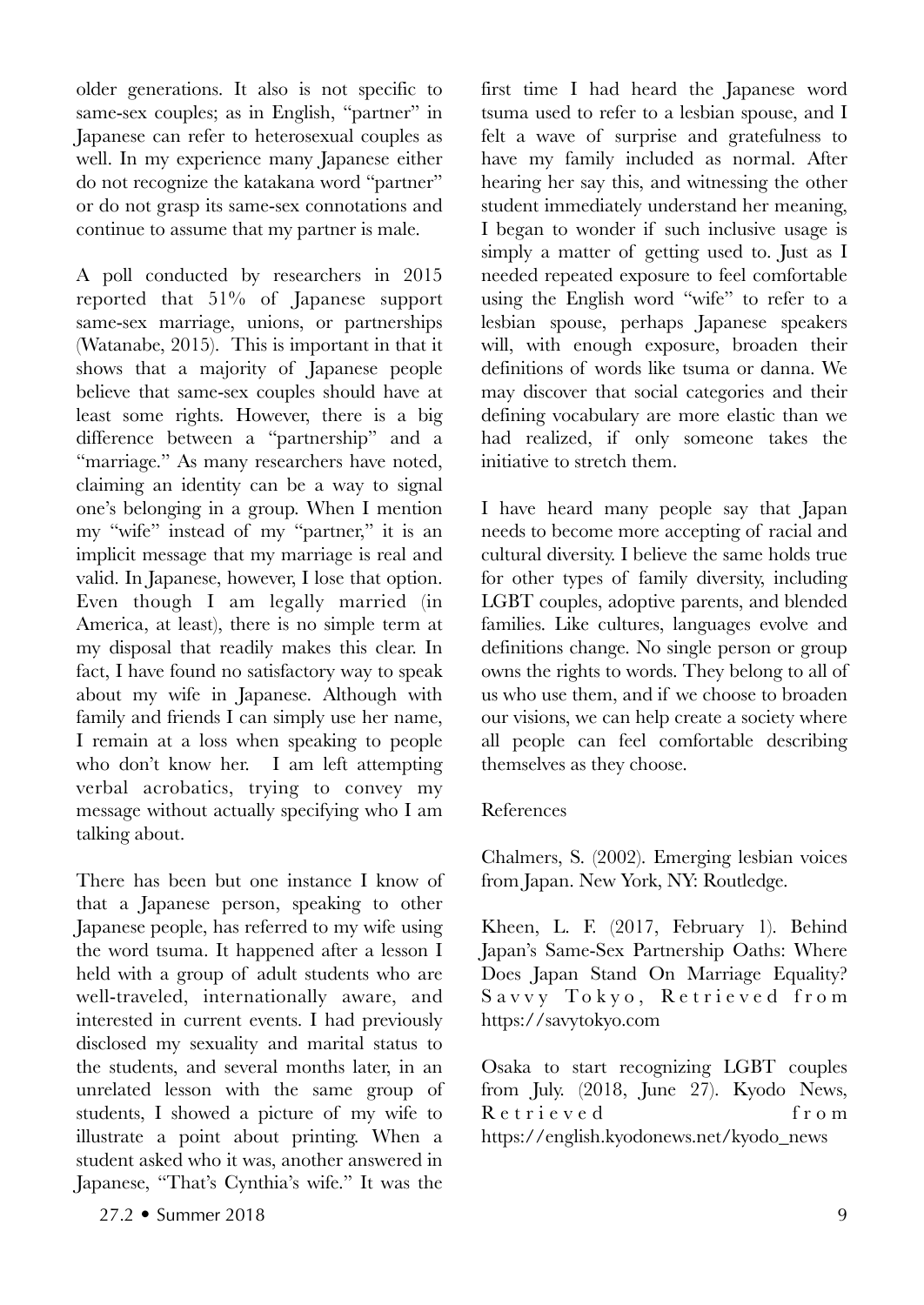Tabuchi, H. (2013, March 4). Gay wedding is embraced by Disney in Tokyo. The New York Times, Retrieved from https://nytimes.com

Watanabe, C. (2015, November 29). Majority of Japanese Support Same-Sex Marriage, Poll

# **Bilingual Case-Study** ある家庭におけるバイリンガリズム

In each issue, we present a case-study of a bilingual individual or family. We especially want to encourage our members to write up their own case studies of their bilingual families. The column editors would be happy to offer you assistance in writing your stories. You may also request an outline of suggested items to include. Also, if you know of a family that could be featured in this column, please contact the column editors: Ron Murphy, Ehime University, English Education Center, 3-bunkyou cho, Matsuyama, 790-8577. t: 089-927-9358 email: murphy@iec.ehime-u.ac.jp; or Alec McAulay, GSISS, Yokohama National University, Tokiwadai 79-3, Hodogaya-ku, Yokohama 240-8501 t: 045-339-3553 (w) email: tokyomcaulay@gmail.com

# **In Hindsight; the Mistakes, Successes and Hidden Hurdles in Raising Our Bilingual Daughter**

by Robert Mclaughlin rawbbiemc@yahoo.ca

The approach of fall sees my daughter reaching the end of her last year in elementary school, and this has given me pause to take stock of her progress in English thus far. There is much to consider when I think over how her level of fluency has been shaped by the interplay of decisions and her environment and schooling. Most certainly there have been regrets but "hindsight is 20/20" as the saying goes. Like so much else in life, raising a child to be bilingual does not follow a clear path laid out with stepping stones to progress along. Looking back on our past decisions with a critical eye, it can be all too easy to see where we went wrong, though the situation at the time did not give us such clarity. Parents in Japan, aiming for our child to be fluent and literate in two languages, are in a constant state of building on successes, righting errors, tweaking techniques, and even aborting approaches in favour of a new course. Sharing our stories with one another and gleaning new ideas and knowledge has a valuable role for us, and I have taken much from the articles of this journal in my readings over the years. In that spirit, I wish to share this case study so that readers may perhaps learn from my experience with my daughter. Please feel free to contact me to give feedback and any advice.

This case study outlines the upbringing of my 12-year-old daughter Airi, and looks at where we went right, where we erred, and what we now wish we had known. I will conclude with the current status of my daughter's language abilities and how we now aim to improve her fluency in English.

# Background

Our family is composed of myself, a Canadian university teacher and part-time yoga instructor (50), my wife Miho, a translator (English-Japanese) and yoga instructor, and our daughter Airi (12; 9). We live in Shizuoka City and have raised our daughter entirely in Japan, though we have taken month-long trips to Canada every spring or summer and this has aided immeasurably in improving our daughter's ability and confidence to communicate in English. My wife would be considered a near-balanced bilingual and, having lived in

Shows. Bloomberg, Retrieved from https://www.bloomberg.com/asia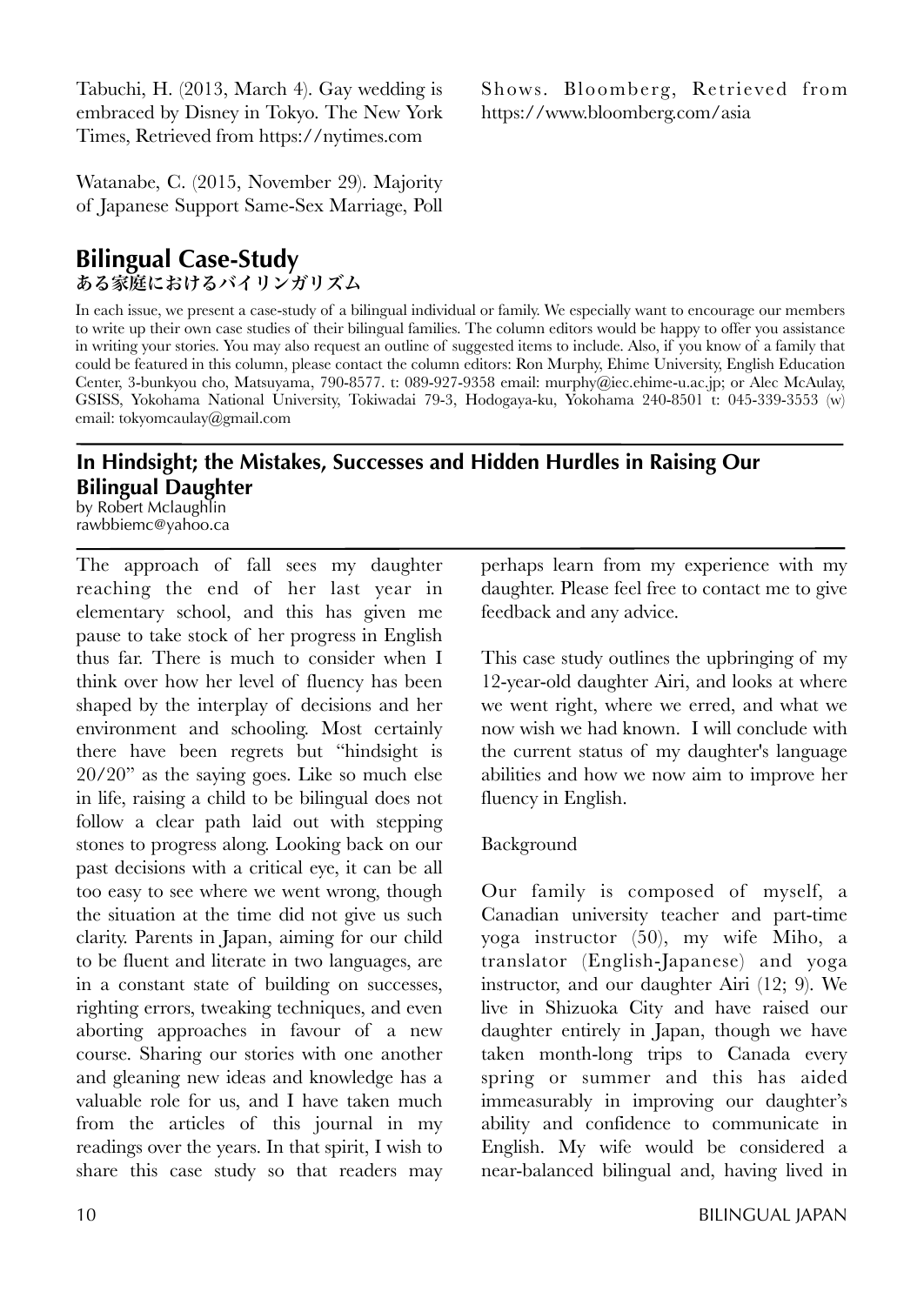Australia for a year and worked for six-month stints in both Canada and the US, has a high degree of cross-cultural awareness. My Japanese is at an intermediate functional level at best. I can communicate without much effort in nearly all daily situations but cannot read or write beyond an early native elementary level. Due to this, we converse largely in English in the home, depending on the language level of any visitors to the house. When I am not present, my wife and daughter speak entirely in Japanese.

Prior to coming to Japan in 1995, I had graduated university in Canada with a B.Ed. in Secondary Education, a provincial teaching license and teaching areas in Social Studies and English. The courses in literacy building and reading were to later serve me well in raising Airi, as the approach then to achieving literacy in our students was through a balance of Whole Language Learning (such as Silent Sustained Reading) and phonics courses. This mirrored my own parents' view of their role in raising children, with a strict household rule of limited television viewing time and an emphasis on building literacy in the home through bedtime readings and daily family reading time in the evening. Summers were largely spent on a small, remote island on Canada's west coast where television wasn't available, and this 'deprivation' helped increase my reading fluency at a young age. This developed an early love of literature and my reading and writing grades were high throughout my schooling. The idea that exposure to literature at an early age has a strong correlation to fluency in a language was therefore a conviction I developed early on.

However, this must be contrasted with my experience as a learner of public schooling French from elementary school through to high school. Despite passing all the required courses over the five years, as nearly all Canadians must do as part of Canada's official status as a bilingual country, I had

halting French and could converse using only a handful of pat phrases. My brother attended a French immersion elementary school in Canada, but this came at the detriment of his secondary schooling classes conducted in English, and he barely squeaked by to graduate.

# Beginnings

When my wife and I met in 2000, we were working together in a corporate training program for new employees in a large automotive parts and technology company. In the three years we worked together in North America and Japan, we helped train young Japanese white-collar workers to communicate in English in an overseas corporate setting and to gain insight and experience in intercultural communication. My wife had spent a year in Australia as a Japanese teaching assistant in public elementary schools and had worked in New Zealand and Samoa for the corporate training program prior to my joining the company. We both developed an appreciation for the important role of first-hand experience in the second-language environment and believed that this worked hand-in-hand with study in building true fluency in a second language. A high majority of the hundreds of employees we worked with had studied English for nine years, and some even more, but needed time spent immersed in an English environment outside of Japan to competently engage in conversation and even relate to non-Japanese and to get over their common-held fears or anxieties related to speaking English. When we decided to marry, we agreed to make it a priority for our children to spend as much time overseas as possible and to take an active role in developing their bilingualism.

During my last year in corporate training, I started my M.Ed in TESL and took courses in Bilingualism and Childhood Bilingualism. I felt, naively it seems now, that my children would be raised to be balanced bilinguals.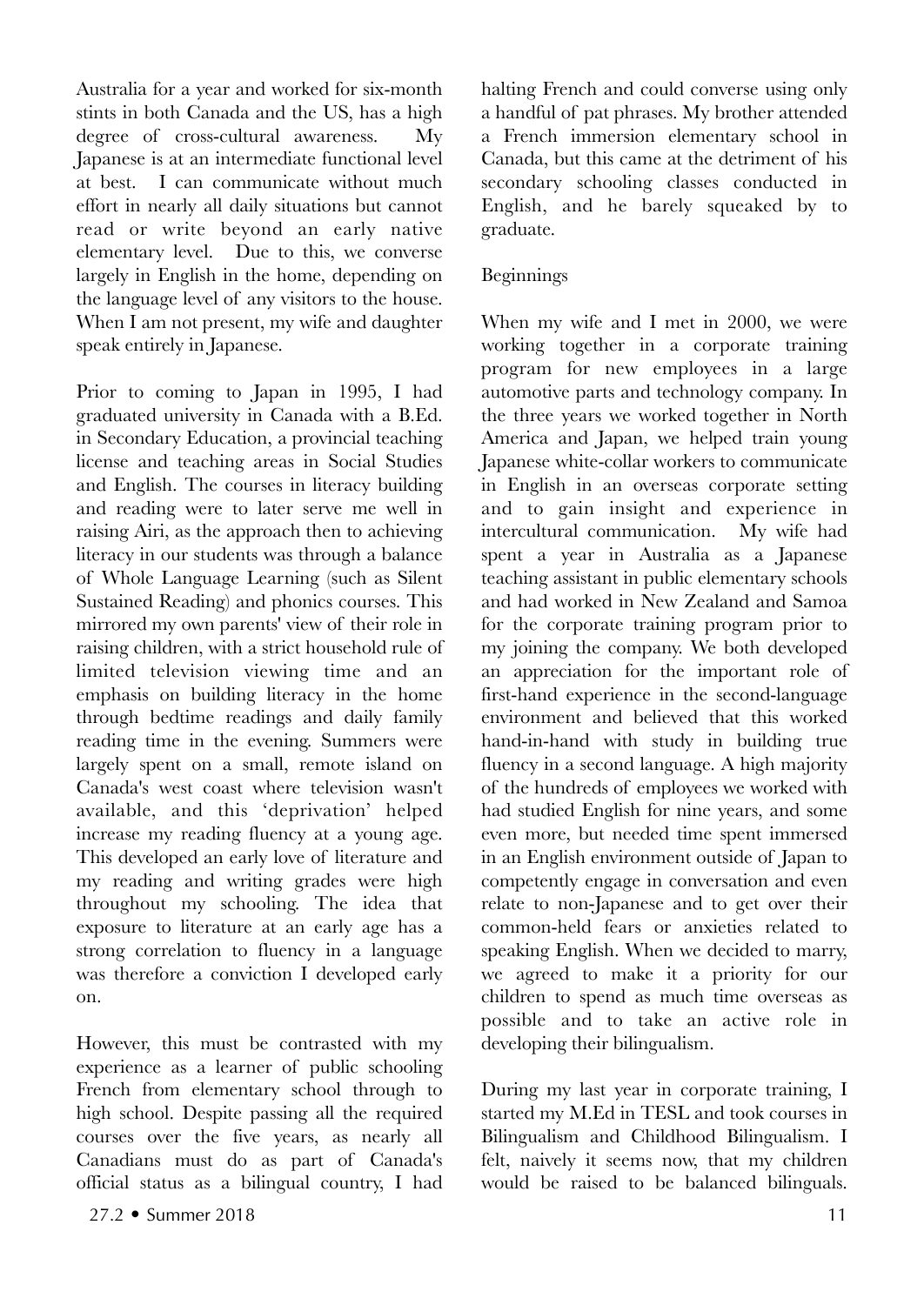However, neither lengthy readings nor direct experience could prepare us for the unforeseen challenges that lay ahead.

# Early Success

My wife and I made the decision to follow the One Parent, One Language approach before my daughter was born and, with my wife being bilingual, we had a big advantage in the early years. Due to my wife's high level of fluency in English and my (much) lower level of Japanese, we spoke almost entirely in English. Early on in our marriage, we decided that we would speak in English when we were with Airi, and in Japanese when Japanese speakers, such as her family, were present. Miho would speak to Airi entirely in Japanese but would translate occasionally some of the contents of their "conversations" to me in English. My wife retired from her full-time work to spend time with Airi and we both made her bilingualism a priority from birth. Miho would read aloud to Airi in Japanese every day and play Japanese children's music at home, and I would do the same in English. Airi grew up with standard Japanese kids' songs such as "Genkotsu Yama" as much as she did "Banana Phone" and "This Old Man". In addition to the fare offered on NHK and SBS, English children's TV programs such as Dora The Explorer and The Wiggles were ordered on DVD. Airi was delighted when she travelled to Canada to find the same shows on Canadian television and could generally understand what her grandparents were reading to her at bedtime.

Though our neighborhood was composed entirely of Japanese families, there was an association in Shizuoka for parents and children of mixed-families called Earth Family and we made efforts to attend some picnics and other events early on. This provided Airi with other role models and the events became regular seasonal activities she looked forward to over the years. We still keep in touch with the members of this association

and meet at Christmas and on a few other occasions throughout the year.

Another advantage we had was with the flexible schedule my position as a university lecturer afforded us. My workplace was located within walking distance of home, and I made every effort to have dinner, bath time, and bedtime readings with Airi in those first few years. We read classic children's books together and other, more recent interactive type books like Dora the Explorer and the recent Curious George books. My wife and I achieved a balance in Airi's early years and by four years old, Airi was an expressive, happy child who was as comfortable using English as she was using Japanese.

One point that stands apart in my memory was Airi's early introduction to the "Baby Einstein" DVDs and the new "education" apps that were appearing around 2006-2007. If I had any regret about how we promoted Airi's early learning, it was that both were introduced too early and that they fostered a dependence on "screen time" that still exists. There were a few apps, most notably the read-aloud interactive books aimed at toddlers, that did perhaps serve Airi well, and gave her some ability to recognize short, whole-words and common word clusters. She was enthusiastic to use them, and from the standpoint of motivation for reading, it could be argued that this had a hand in her early learning, though it cannot be quantifiably measured. However, the addictive power of the iPad apps (and of the Baby Einstein DVDs), and their ability to pull a child away from traditional books, is more regretful than any small benefit they provided. If I could do it all again, I would not give my child access to an iPad until much later on in life.

# Kindergarten

At four, Airi went to a local private kindergarten, Aoizora Kindergarten, which focused on interaction with the local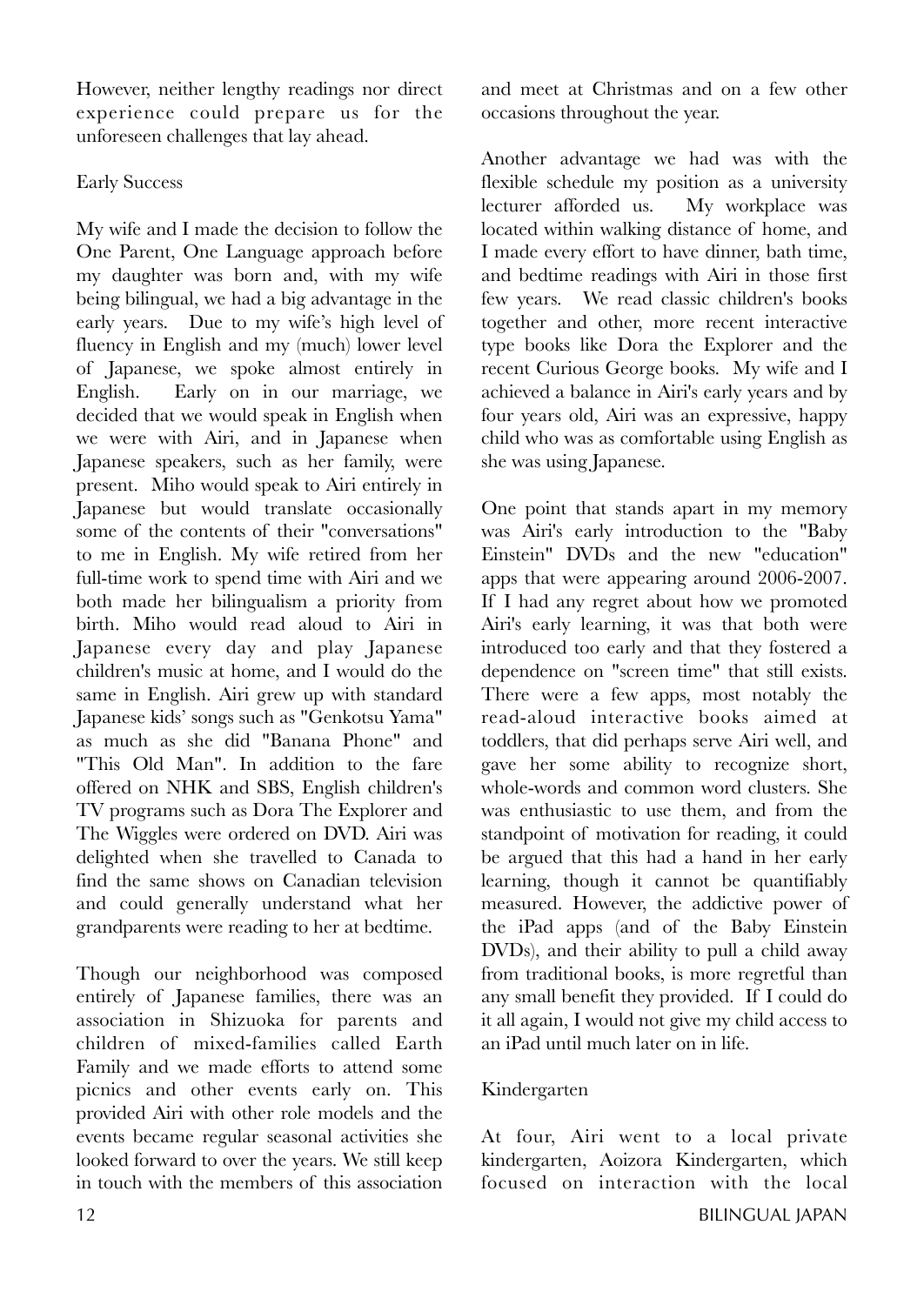environment and neighborhood, traditional crafts and farming, and hiking in the local hills. Inside activities were held in a 150-year-old farm house which had a well with hand-pumped water and a small rice field for the young farmers to learn first-hand where their gohan (rice) came from. There was very little emphasis on 'desk work' type learning, or even the Japanese language itself. This was to be largely left to the parents and instead they emphasized structured time outdoors. This actually worked out very well for us, as we could continue in our balanced approach to Airi's learning, and she received as much Japanese reading as she did English, and she gladly accepted English bedtime reading as much as Japanese.

Also, I tried to pick Airi up from the kindergarten two afternoons a week and I tried to speak to Japanese parents in Japanese and to Airi in Japanese while she was being picked up. Then we would walk home together and talk in English about what she had seen and done that day. I kept up with her progress at Aoizora and this provided context for our conversations in English.

At this time, I was able to access three different English reading sources that need mentioning. One was the iBooks application that had come with my first iPad. This provided access to dozens of classic stories such as Call of the Wild, Gulliver's Travels, Heidi, The Jungle Book, and Winnie the Pooh. With this, the narrative, vocabulary, and grammar forms that came with our regular bedtime reading of classic literature quickly heightened Airi's comprehension and we have continued to read classic literature to her, as well as that aimed at her age group. To this day, she asks for longer novels such as the Harry Potter series.

The second source came from my university's library, which has an Education Faculty, and so is very well stocked with English children's books and, in particular, the various graded

 $27.2 \cdot \text{Summer } 2018$  13

readers series widely available in Japan. Of particular note was the popular "Tree House" series, which truly captivated Airi's attention, much the way serial television could. The series uses real historical backgrounds and events as well as connection to the Earth's environment and thus provided her with some holistic learning. For my part, I tried to have her recount the events in the book from the previous reading session and to imagine the events that would unfold in coming chapters.

Lastly, there were a few talking book Apps available on the iPad that were useful and did have more educational merit than simple "edutainment". Of note were the Curious George books, which offered three choices for the child and parent; the parent to read the story aloud (and interact with the activities), the talking book function (with the child interacting) and the recording function, in which the child and parent read aloud together and record their voices. Of the various interactive talking books that we used, this one proved the most interactive and memorable for Airi. It worked well when partnered with the award-winning American public television animated series "Curious George", which provided the young audience with basic science and environmental knowledge in an entertaining story.

# Elementary School

Going in to elementary school, Airi was at a level of fluency in English comparable to that of English-speaking children her age and showed herself well able to communicate with family members and children on our trips to Canada. It was at this point however, that we made our first error in developing her bilingualism. My university operates a private elementary school near my home and offered employees and faculty substantial discounts on the monthly fees and tuition. Moreover, the school boasted classes of 15 students, an English program from grade one, two full-time native speakers of English and a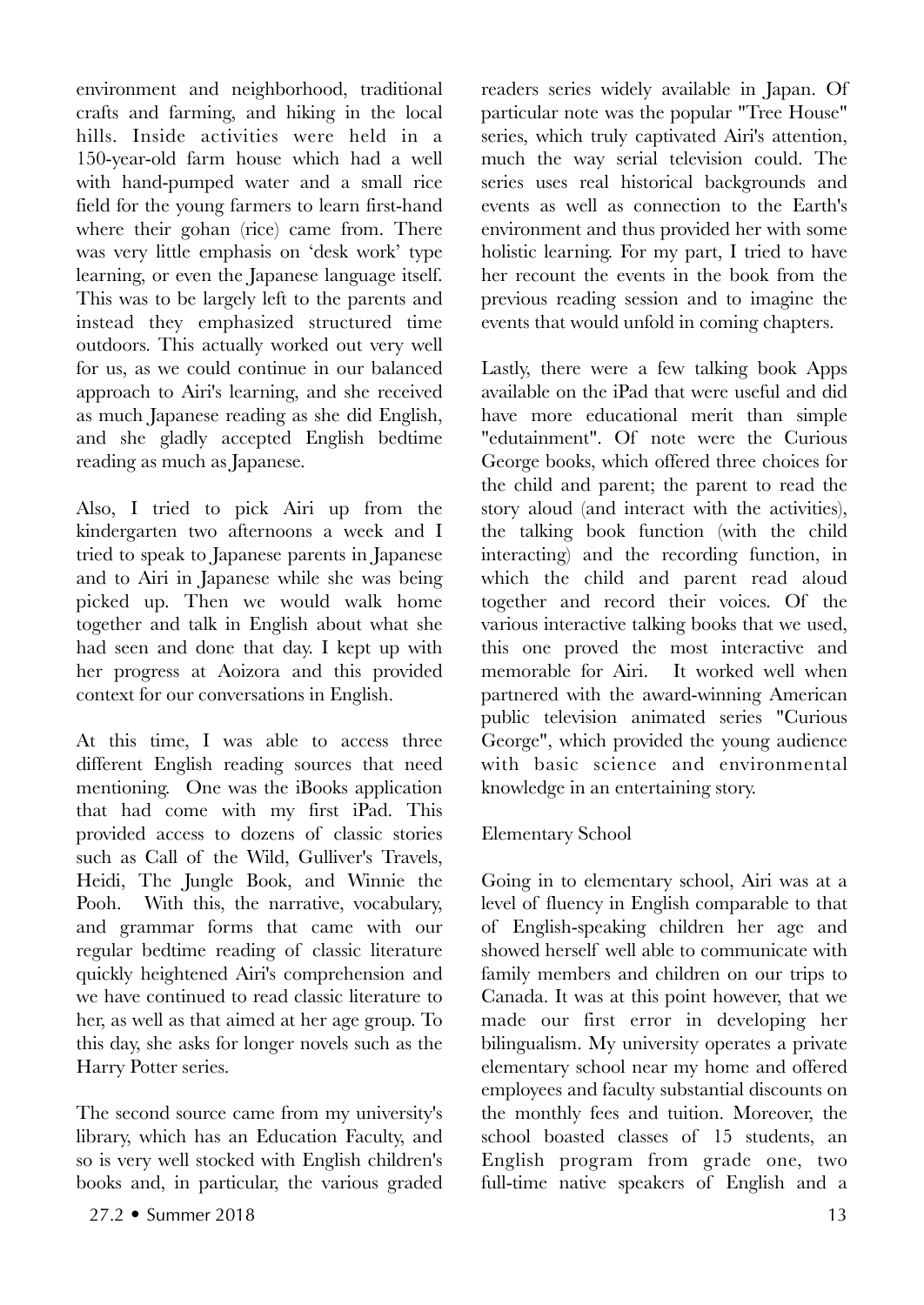well-regarded music program. Compared to other schools in Shizuoka, this was a logical choice for us. Meeting the native-teachers of English, who were older, established in the area, and with children of their own, alleviated my worries about the English program. Lastly, there were other students from mixed families in the school, including another from Airi's kindergarten who was also growing up bilingually. Airi wouldn't be alone and would have English lessons in small classes with personal attention. What could go wrong?

My wife and I had, at this point, made efforts not to put much emphasis on Airi learning kanji or English phonics or spelling. We both agreed that this would come at elementary school and that we would rather she appreciate the enjoyment of language learning and the advances that would come through reading stories of different levels. Her new elementary school would start with the alphabet and use a reading program based on the Oxford Reading Tree series, which should allow Airi to move ahead through the books, I reasoned.

However, within her first two years at elementary school we realized that this was not the case. There was to be no individual attention, nor allowances made for children's different levels of English. All the children were to rigorously follow the set curriculum. Not even a worksheet for more advanced learnings, e.g., four letter words instead of ABC practice, would be given, even after I asked the teachers to do so. Airi found the lessons completely boring and far too easy for her. Even once reading started, the children were never given SSR (silent sustained reading) and would only read short sentences aloud. Though the popular Oxford Reading Tree graded reader series offers students a wide range of levels, Airi's class used a lower level volume for reading sessions, and students were not given access to other levels for independent reading. Airi was to be stuck at

the beginner level. The approach commonly used during the lessons was for the native teacher to introduce a lesson and teach the content, and the Japanese teacher would translate all the content verbatim. Allowing children to learn through active learning, experience, trial-and-error, and using their own listening skills effectively was not to be the way. As a result, at the end of the fifth grade, few of Airi's Japanese classmates could manage to go beyond greetings and use of a few stock phrases and basic vocabulary during my conversations with them.

This sad state must be given in context, however, with the amount of homework the students are given. From first grade, Airi would come home with 90 minutes to two hours or more of homework every day from various subjects (except English). This generally seemed to be rote work, with focus on memorizing math tables and kanji. There was also a daily diary and in fourth grade I inquired whether parts of her diary, especially those written every day during her winter, spring and summer holidays, could be written in English. This was rebuffed as it was felt that the Japanese teacher would not be able to read her entries. Airi had so much homework that the attempt to balance this and other facets of daily life, with her short, valuable daily free time, meant she really had little energy or inclination towards learning English from me. Even her interest in the talking books in the iPad abated as she simply felt too tired to concentrate after all the homework was doing in the evening.

My mistake was to not be involved in her English learning at school earlier on, and to insist on structured supplementary learning on weekends. Her fluency in spoken English progressed well with input from the various sources mentioned previously, but she fell far behind in reading and writing. Unfortunately, in Shizuoka, there seemed to be no English learning circles, and only an eikaiwa offering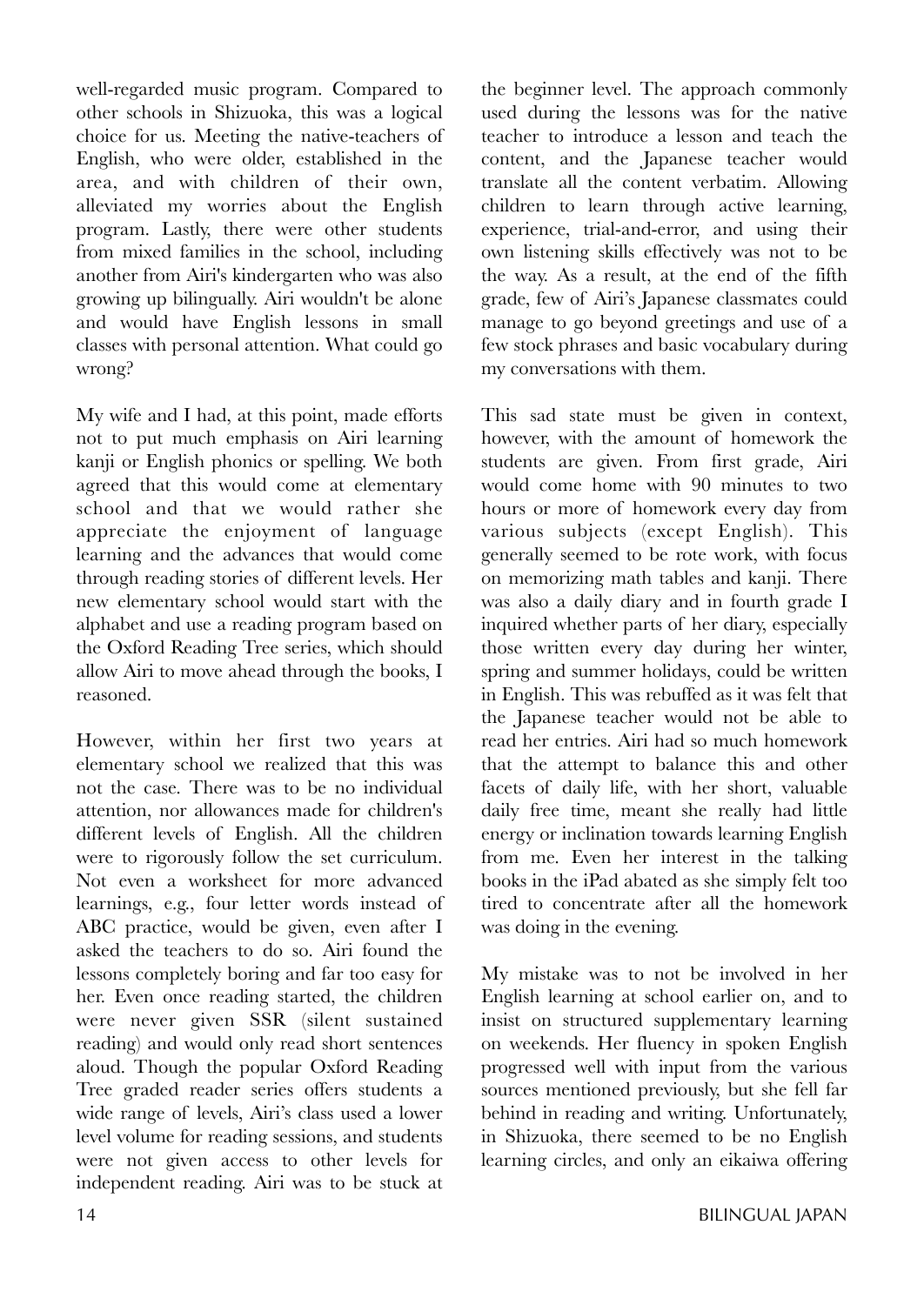private lessons at a substantial cost offered a solution.

The lack of flexibility on the part of her elementary school and its stubborn fixation on having every child in the small classes receive instruction and materials at the same level was something we had not anticipated. As an educator, the approach of the elementary school and its attitude towards education in general smacked of the conservative "proficiency versus growth" argument that was part of Canadian education over 40 years ago. By the end of the third grade, I had largely given up on the school helping my daughter in any way. However, during Airi's fourth year, she was given an unexpected opportunity to use her English at school in a way that would help her progress in a more individual, personal way.

## Eiken

Since 2004, I have been employed as an interview examiner for the nation-wide English proficiency test known by its popular name as the Eiken test. In the beginning of Airi's fourth year, we were informed that all the students in her grade were going to take the fifth grade of the Eiken test and that students would be allowed to freely progress through the levels of the test throughout their enrolment in the school. More importantly, the school's English teachers would be available to give guidance and practice testing for those taking the tests. Though I had only tested the upper levels of Pre-1 and 2, I was delighted to hear that Airi could take the tests and that we could coach her at home with materials widely available from bookstores. She was very keen to try, and since then has passed the 5th, 4th, 3rd and Pre-2 levels. She is now aiming to pass the second level, a level normally attempted by high school and college-level students. Though the vocabulary and readings are beyond her at this point, she has targeted passing the test before her graduation in spring 2018. Though there has

also taking piano lessons with a teacher in our neighborhood. She attends local karate classes and she often takes part in the yoga lessons we hold in our small home studio. This

hasn't left much time or energy for attempting a regular English home-study program to bolster that of her elementary school. The Eiken study and my efforts to include irregular guided readings in lower-level graded readers has added more than enough to our schedule and no one in the house wants to push the matter, though this may change with time and the approach of a fork in the road with junior high school choices.

been criticism of this test for young learners, my own opinion is that, for parents of bilingual children who find themselves faced with limited opportunities in structured learning outside of school, and schools uninterested and uncooperative towards raising their child's level of English, the Eiken does provide a bridge to tying together learnings aimed at improving literacy with measurable outcomes. Due to the ample materials available, both online and in bookstores, parents can be involved in the

As Airi remained plodding along through her elementary school English program and was often overwhelmed by the sheer volume of homework that took up hours of her time (and often ours) every day, we tried to balance her time with other activities to help her develop into a well-rounded person, capable of pursuing her own interests and passions as she matured. Her elementary school had a well-regarded music program, and she was

learning process, if time allows.

Alternatives

However, family time on weekends and holidays has provided a good source of alternatives to focused study, in the form of board games and trivia card-based activities. When Airi was seven, I purchased the classic board game 'Sorry,' which I had done with a large measure of nostalgia, remembering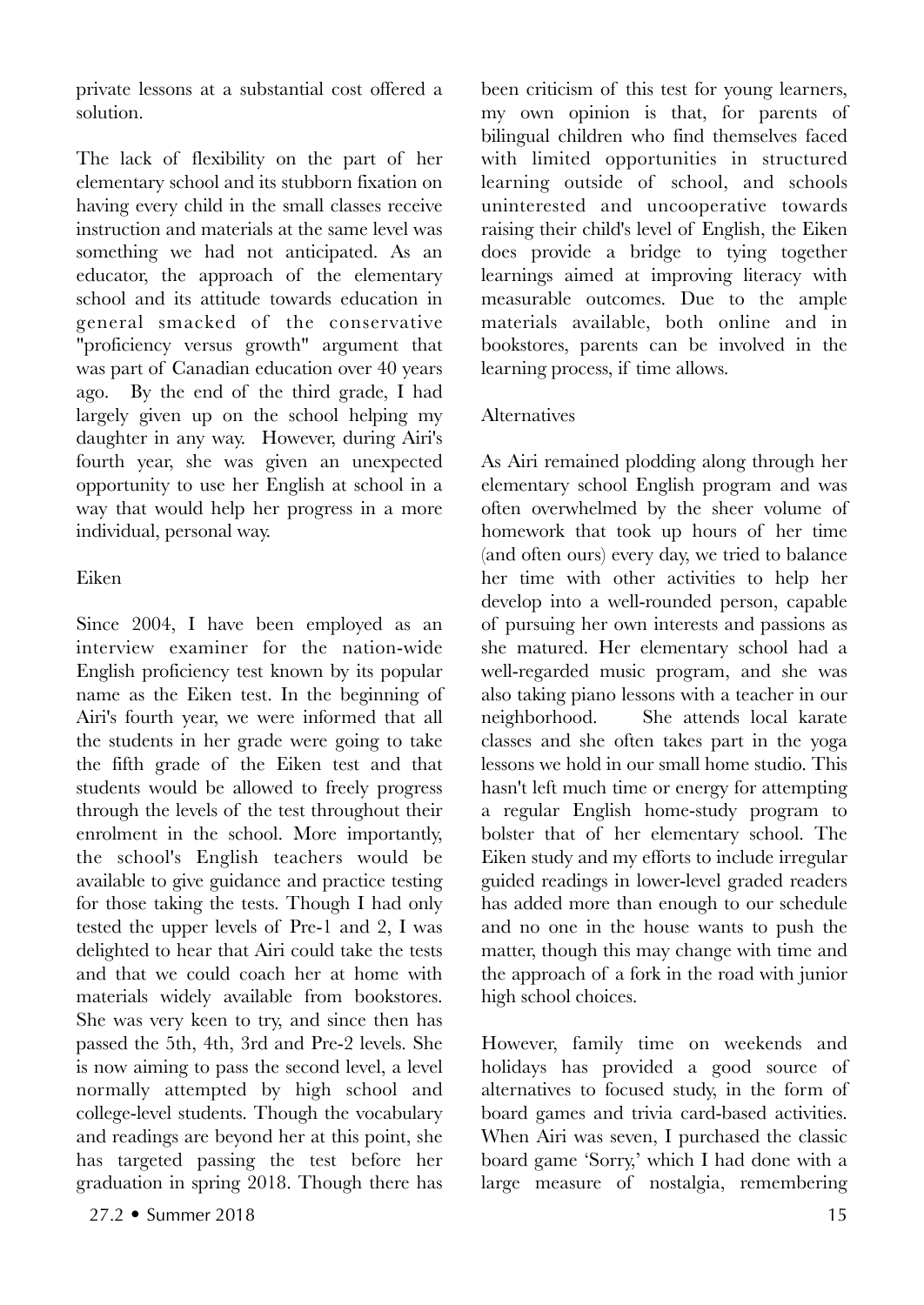moments of enjoyment I had had with my family playing the game. 'Sorry' is an active, fun game aimed at all ages, and though part of its popularity may stem from its utter simplicity, it does include cards that need to be read aloud throughout the game. Airi quickly learned these cards through repetition and it was a hit with our family and with friends her age that came to visit. Since then we have purchased other board games, most recently The Game of Life, which contains far more reading with a variety of cards and written scenarios.

While on holiday in Canada we came across a trivia-based game, part of a series called Professor Noggin's Card Games. We purchased the Marine Life game and it was immediately a hit while we were abroad. Part of a series of 38 games, the game offers two levels of difficulty on the cards and thus younger children can play with older children or parents, and each card has a captivating artistic graphic that serves to give visual cues to the answers. We have since purchased four more games from the series through Amazon and intend to add more to our collection. Besides facilitating reading practice and knowledge building, the ease of play and inclusion of surprising facts add a dimension of conversation to the game. Topics such as Pets, Geography, Countries of the World, Marine Life, Wildlife of North America, Space, Our Bodies and Health, give general knowledge and some element of cultural knowledge, and seem to promote intellectual curiosity.

# Meeting Coming Challenges

Finally, there is the matter of our daughter's coming choices with formal education after elementary school. Another unforeseen situation we will soon face is the limited choices for junior high schools here in Shizuoka City. When we moved to our suburban neighborhood, we factored in its closeness to amenities such as shopping and

the bus line, as well as the relative close distance to my employer. A relatively natural setting was important as well, with distance to a river we could swim in, trails we could walk on with our dog, and simple clean air and a view of mountains far more important than being close to a central train station and the stress that would come with the crowds and fast pace of life that accompanies the Japanese concept of "convenience". We thought we had found a good balance of life when we purchased our home. However, despite Shizuoka's population of over 700,000 and its status as the educational, governmental, and corporate centre of the prefecture, there are no junior high schools with anything but a standard introductory English program. The closest available school that would suit Airi is the well-regarded Katoh Gakuen immersion school, over two hours away from our home. Giving our daughter a lonely four-hour daily commute, on top of the regime of homework she faces, seems far more of a detriment to her educational and academic progress than the benefits it may or may not bring. Other families in our area have told us of the frustration they felt when their bilingual children were placed in the area's public and private junior high schools, with their children placed in classes with all the other students starting at the most basic of levels and katakana often being used in the lessons. As in the case of my daughter's elementary school, it seems that "no exceptions" is the rule across the board here in Shizuoka. Our regret here, and one that we should have had the foresight to see when we bought the house, is that we really needed to be as close to the main train line as possible or to have been in a situation where we could have easily moved cities to meet my daughter's educational needs. A house in the suburbs of anything but the largest of Japanese cities is not something I would recommend to anyone wishing to raise their children in a bilingual home and have the support of a structured English education program aimed at promoting bilingual students or at least supporting those students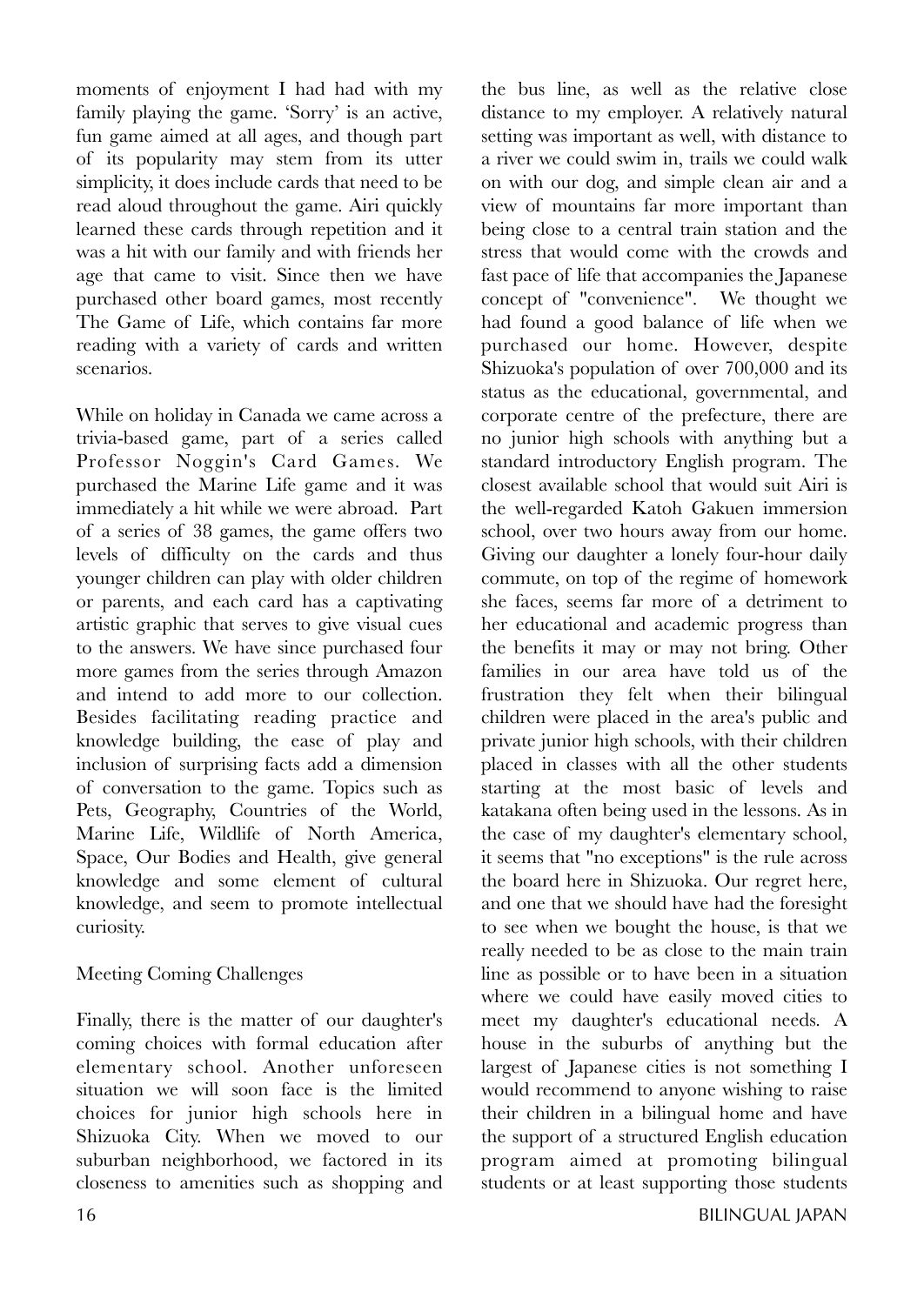with a higher level of English. We are now considering sending Airi to Canada to live for at least one year of junior high school and perhaps all of high school. This idea pains us both and we are still only contemplating the idea, but we are faced with little other choice. Luckily, Airi is enthusiastically on board with this idea, and, having spent many happy summers in Canada, has a very positive image of being there and living with members of her Canadian family. At this point, she identifies herself as "Japanese with a Canadian father" but also often asks to spend more time in Canada and, in particular, to spend more time with her Canadian family members. My wife and I both feel confident that our efforts to take trips to Canada with Airi have paid off well with her attitude and perspective towards living outside of Japan.

In conclusion, we are relatively happy with many of the choices and measures taken to foster our daughter Airi's English. She has a level of comprehension of spoken English close to or equal to that of children her own age she meets in Canada, and she is reading at a level that indicates that she will be able to

catch up to her respective age level in the coming years, provided that there is more focus on reading. Our efforts to read a variety of literature to her have contributed most greatly to this and, along with the OPOL approach, provided an invaluable amount of input of English for her. The battle between maintaining a school/life balance and raising her level of English continues, but she is at the level where she can learn much on her own and, thankfully, Airi does possess an innate curiosity about the world, particularly the natural world, and this helps to facilitate her learning in English. She is quite happy to watch documentaries with me or TV shows on her own, and play educational style board games with us. Despite some success, we made several errors along the way, and find ourselves exasperated with the limitations we have faced and will face in her formal education. I hope, in writing this, that anyone reading may take some valuable information with them in making their own choices.

Lastly, I welcome any and all feedback or comments.

# **Raising Rei -- From L.A. to Ehime. Then, Back Again?**

by Ron Murphy

Introduction to the family:

The following interview features Todd (American) and Kanako (Japanese), detailing how they raised their daughter Rei (6;9) to be balanced bilingually (including literacy) and culturally between America and Japan. Kanako lived in the U.S. for many years, from age 17, and is both fluent and natural in English. She and Todd have used English exclusively throughout their time together, and Japanese came into the mother-daughter relationship shortly after Rei arrived. The couple lived happily in Los Angeles with annual trips to visit her family in Matsuyama, Ehime Prefecture. These visits eventually led Todd to seriously consider moving his family to Japan, at least for a few years while Rei was still young. Kanako, who was more than content to continue living in L.A., was not initially supportive of that idea. However, they finally moved to Matsuyama in March of 2017 with the thought of alternating living there, then in the U.S., for 2-3 year periods. While conceding that that plan might be impractical, they are continuing their OPOL strategy and biliteracy focus with Rei, who is enrolled in a local public school and doing fine. Kanako, a stay-at-home mother, admits to being pleasantly surprised at how much she is enjoying being back in her own culture and living in a comfortable, small city. Todd, who worked in marketing and management for various record labels in L.A., has successfully taken that experience and begun his own on-line music consultancy business. The interviewer is Ron Murphy, identified as RM in the following transcript.

The interview began humorously, with Kanako correcting Todd's mistaken 27.2 • Summer 2018 17

recollection of her language use with Rei when Rei was pre pre-school….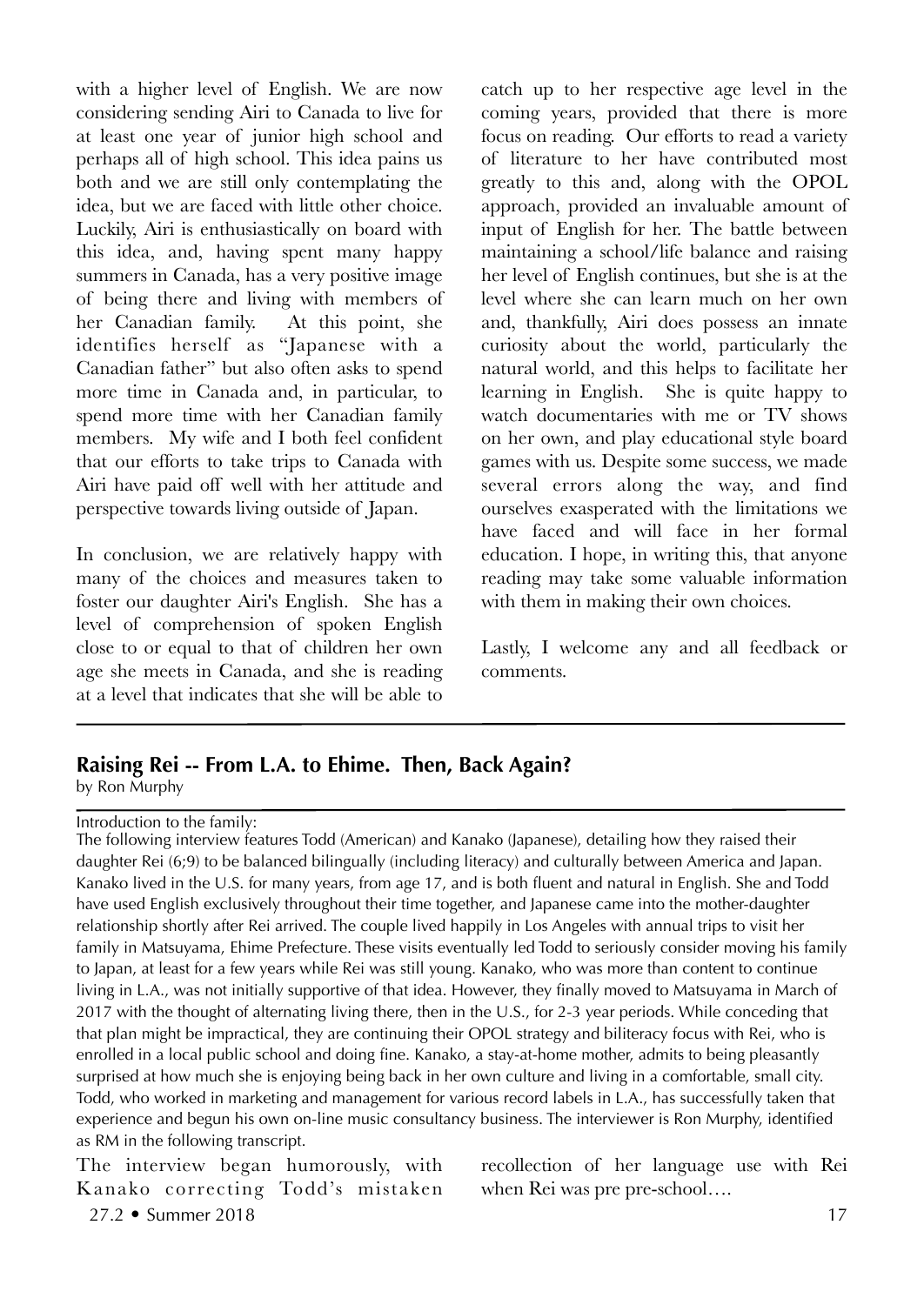Todd: For the most part, I heard you speaking a lot of Japanese.

Kanako: No, I wasn't. I tried to talk to her in Japanese but she always answered in English. So I had to make a real conscious effort to speak to her in Japanese and a lot of times it was tough because she only answered in English.

RM: Was there pushback by her?

Kanako: No, not really. She understood what I was saying, but she was more comfortable in English. While we were in L.A., I would say that her English was a 10 and her Japanese was a 6.

RM: So how did her Japanese get to a 6?

Kanako: We started reading books to her at two months old. We read to her in both English and Japanese every chance we could.

Todd: We still do. That still goes on. Sticking with that every night in both languages I think is the single most effective thing we did. All those reps, that consistency; she was forced to hear two languages every day of her life.

RM: What other resources did you use for input?

Kanako: We bought children's DVDs like Inai Inai Ba! and Okaa-san to Isshou and Anpan Man. As she got to about pre-school, she began watching more English-language kids' shows, but until that point her screen time was mostly Japanese.

Todd: She sang a lot, too. We often sang Japanese songs in the car, and had hiragana posters in the bath tub, and the English alphabet also.

Kanako: We also started using Kumon books in both English and Japanese around age 2.

RM: So she had a lot of chances to get input, but when did her production begin?

Kanako: When she was 4, the nen-cho phase in Japanese. She started at a Japanese Saturday kindergarten in L.A. once a week for a year.

Todd: At first, she was pretty quiet at the school, but after about four weeks she began talking to her classmates in Japanese and she just took off and never looked back.

RM: Did she begin using more Japanese at home after that?

Kanako: When she first got home, she would often use Japanese with me, but by the end of the day she was all back to English only.

RM: Just to backtrack for a second, in the beginning did you two discuss any strategies for her bilingualism?

Kanako: Initially, I wasn't really thinking about making Rei bilingual. Honestly, I didn't really think it would be necessary. We didn't have any plan to move to Japan at that point, so if we were going to live in America I wanted her to speak good English. Since I was a stay-at-home mom and English is my second language, I didn't want it to negatively affect her English. But I was hoping that she would pick up some Japanese so she could talk to my family in Japan. But Todd, on the other hand, was like "No! She needs to be bilingual! And not just speaking, but reading and writing too." And I thought, well, that's not a bad thing.

Todd: But at that time, I didn't know what that entailed. The goals that I wrote down were for Rei to be conversationally fluent, with semi-fluent writing literacy. And next was for Rei to remain interested in both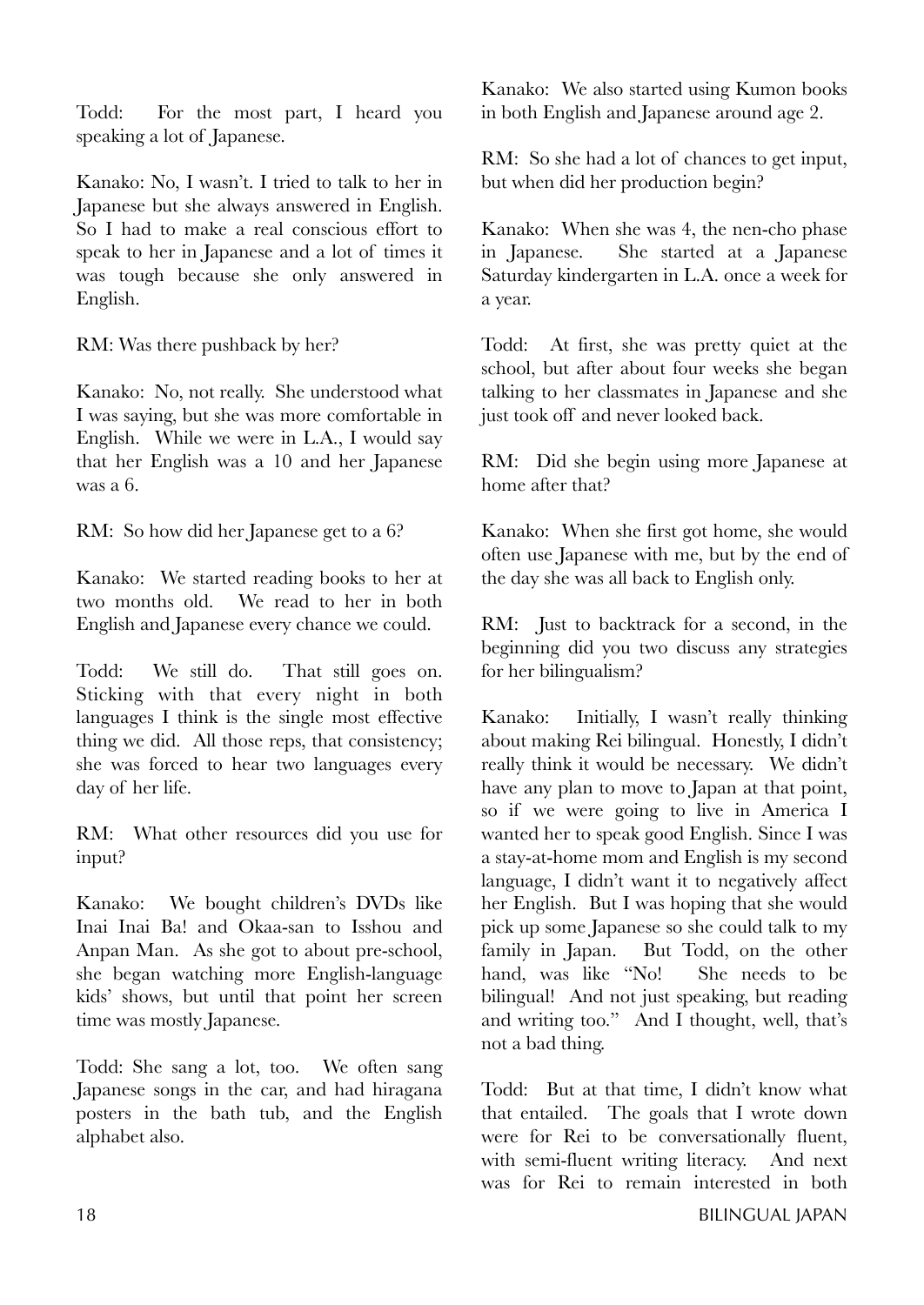languages and cultures so she would have motivation to have writing literacy in both languages. The third and last was for Rei to have the ability to enjoy both countries and cultures, and have flexibility and a kind of edge in the job market.

Kanako: So after we decided that we wanted Rei to be completely bilingual, we then began thinking "How are we going to do it?" That's when we began buying the materials we mentioned earlier, like Japanese DVDs, Japanese toys that had hiragana or kanji, and Japanese songs. But we didn't have anyone to talk to about raising a bilingual child. I talked to some people who had mixed-nationality kids here, but most of those kids were English dominant and the minority language was quite weak.

RM. So what did you do then?

Kanako: We started her at Kumon, and did it ourselves. I spent a lot of time with her because I was a stay-at-home mom.

RM. You had no network that you could plug into? No Japanese Saturday schools?

Todd: No, not really. It was really just my wife's hard work at home. It was basically home-schooling. We did have Japanese Saturday school and Rei went for one year from age 4 to 5, just before we moved to Japan. But until then, not much of a network – just a few people scattered around the massive L.A. and Orange County region.

RM: So, she really didn't have Japanese peers to converse with in Japanese?

Todd: Well, L.A. has a big Japanese population and infrastructure, and cultural festivals and book stores and supermarkets and stuff like that, but it's so spread out that it takes 45 minutes one-way to do anything. So that prevented Rei from having many playmates in the early years.

Kanako: When it came time to consider pre-school, we discussed whether to send her to an all-English school or all-Japanese school. But the Japanese preschools were all an hour drive or more away. So, we decided on English preschool. But I was confident that I could teach her Japanese at home and keep it up good enough.

RM. So where did her Japanese speaking ability come from prior to kindergarten?

Kanako: We brought Rei to Japan every year since her birth to see my family for two weeks. And as soon as we would land in Japan, some switch would turn on in her head and she would instantly start speaking Japanese. I guess she heard all the Japanese around her, and of course we stayed at my parent's house, so there was full immersion every day.

RM: Was this from age 4?

Kanako: No. This was from about 14 months. It was really interesting, but then when we went back to L.A. she went back to speaking in English.

Todd: She had language talent from the start. She was speaking in sentences at about 18 months old. We got constant comments from people in public about how good she spoke for her young age.

RM: So, you had your challenges with the L.A. traffic, and no playmates for Rei until weekly kindergarten at age 4, but you had plenty of books and materials, and annual visits to Japan?

Todd: That's right. The Japan trips were key, but so was the consistency we practiced with Rei, Kanako, and me too, putting in the work daily. But going forward there are some challenges that we see ahead. For example, forming relationships on a temporary, part-time basis is a worry. If our lifestyle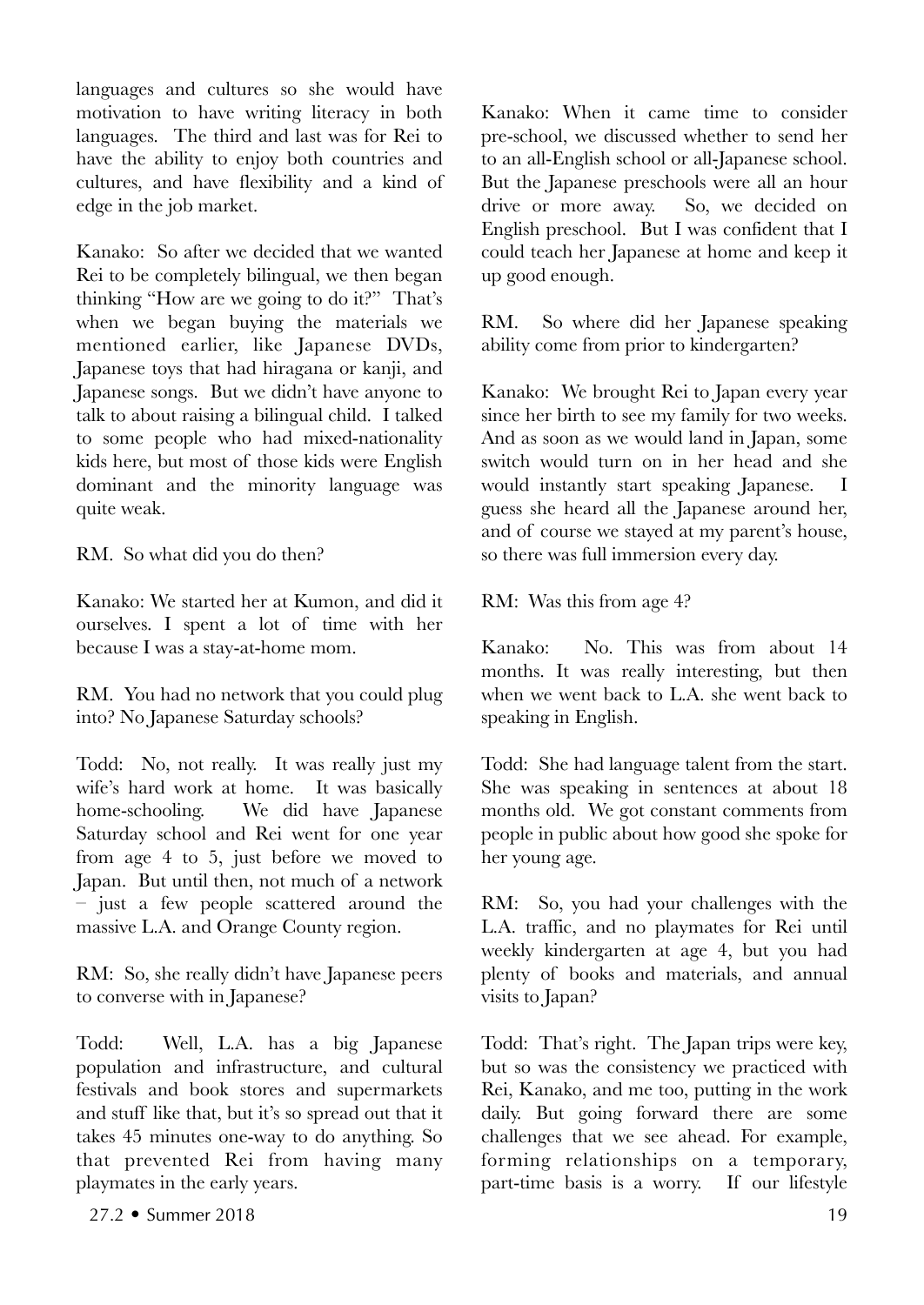could be, possibly, split between going back and forth living in Japan and the U.S., it's hard to keep stable friendships. And there is the fear of her losing her motivation to stay engaged in both America and Japan. And one more thing is, when she's a little older, maybe her other interests like friends or clubs takes over and she loses interest in maintaining her bicultural and bilingual abilities.

RM: Okay, so we have a good picture of Rei's upbringing in the U.S. Let's switch to your move to Japan. Firstly, what was the reason for that?

Todd: I'll take that one. (laughs) Well, I worked in the music industry, for Sony Records. And I'm married to a Japanese, have a Japanese kid, and had come to Japan every year for 15 years, sometimes for business and sometimes for pleasure. So, I had a big interest in Japan. This place was drawing me in and I decided I wanted to try to live here for two years. And I thought it would be good for Kanako to reconnect with her family; and for Rei, too, to get immersed in the culture and know her grandparents and her one uncle.

Kanako: Well, to make a long story short, he wanted to live here. I didn't. But it was his dream, and I didn't want to hold that back. And the timing was good, too, because Rei was five and once she began school in the U.S. it would be difficult to take her out of school. So, two years was the plan.

Todd: But that has become three years, because we all are genuinely enjoying it here.

RM: Has the emphasis moved a little bit to trying to maintain her English? How has this moved changed your thinking or long-term concerns?

Kanako: I still focus on both English and Japanese, just like I always have. And it's natural for her to be studying both because it's always been that way for her. As of now, her English is still a 10, but her Japanese is about a 9. I still feel that she has a bigger English vocabulary than Japanese, and can express herself better in English.

RM: Socially and culturally for Rei, things have been smooth?

Kanako: I think so.

Todd: In L.A., it's such a melting pot, that she was no different than anyone else in any way. Here, she's absolutely different because of the way she looks.

Todd, addressing Kanako: Is her behavior any different from the rest of the kids? Like her mannerisms? Is all that translating well here?

Kanako: Well, she's a little shyer here because she's always very outgoing. But she wasn't confident of her language skill here because she noticed that her Japanese wasn't quite as good as her peers her age. But she noticed that the kids who were a little younger than her spoke about her level. She was more comfortable hanging out with the younger kids. But now she's in first grade and doesn't have anybody younger, and it will be interesting to see how this is going to turn out.

RM: So, she's pretty much up to speed socially, culturally, linguistically?

Kanako: She's doing very well. She's keeping up with her English well because she speaks with Todd in English, though not so much with me anymore in English. But I talk to Todd in English, so she gets that exposure too.

Todd: But TV and movies, she seems to still prefer watching in English, right?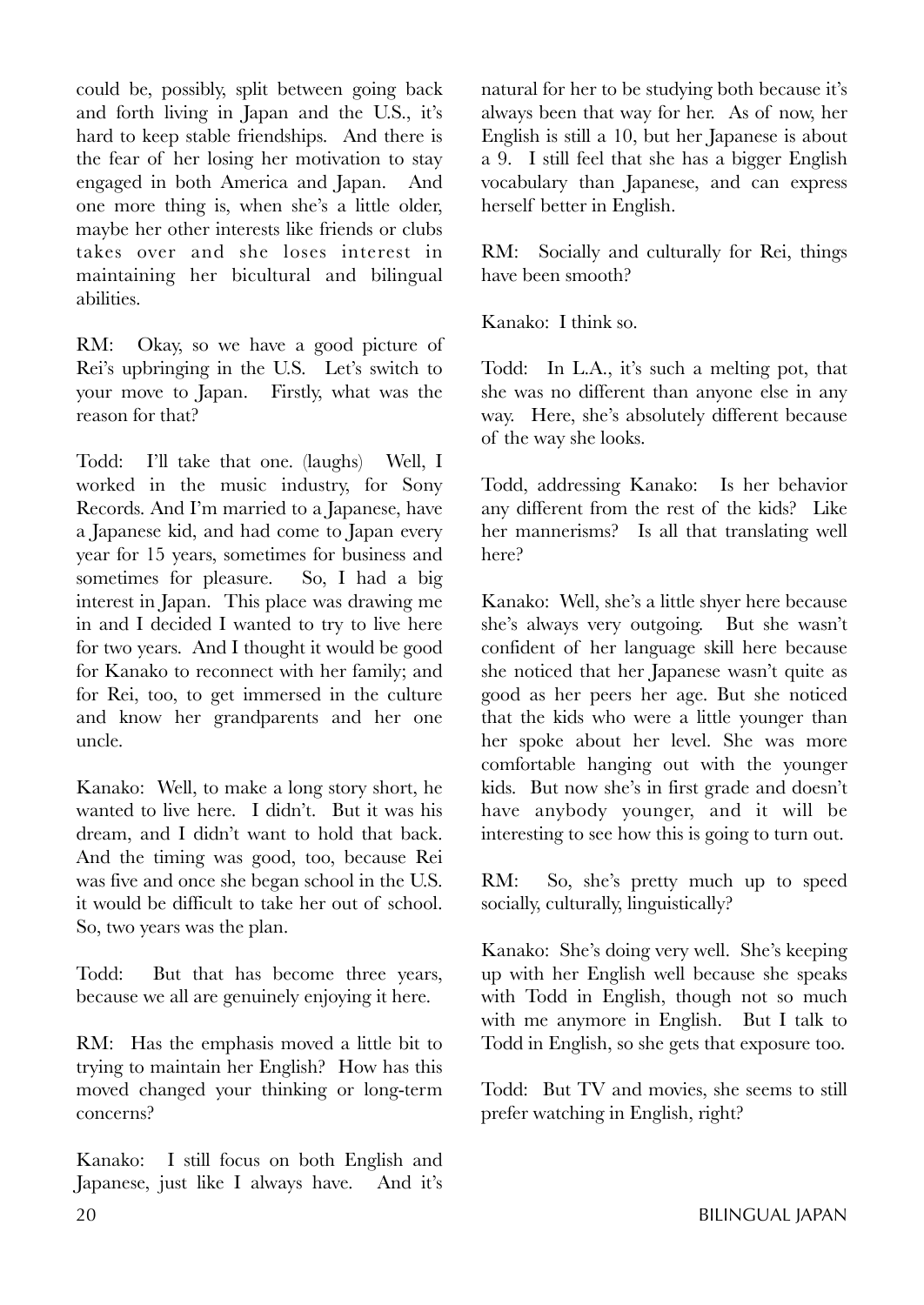Kanako: Well, it's probably closer to 50-50. Some days she prefers Japanese shows, and other days watching in English.

RM: Well, say you do three years here. Will the move back be temporary as well?

Todd: In my mind, yes. Because I work on-line. As a consultant, I can work from anywhere, so we have the flexibility to live and work anywhere, so I have this idea that we can do a stint here and a stint there, and keep changing it up. And the only thing stopping that would be that we would let Rei make that decision at some point. If she's really planted roots here with friends, then that would factor into it.

Kanako: We've talked about possibly moving to other parts of the U.S., but we worry because other parts of the country have less resources in Japanese education. In L.A., we can find anything we need.

Todd: There's at least three immersion schools in Los Angeles, and I'm sure other big cities like San Francisco, Seattle, New York, and Boston must have a few too.

Kanako: When it comes time to move, we would definitely think about those types of resources that would be available for Rei.

Todd: We would definitely want to put her into an immersion school. We wouldn't want to undo the years of work that we've put in.

Kanako: And we don't want her English to become undone either. In fact, we have a series of workbooks from the States that give great language skills practice that is similar to what she was using in school. And math, too, because in the States they teach math differently than here. So, if we go back to the U.S., we don't want her to be behind.

Todd: We'd like her to stay one grade-year ahead of where she's supposed to be. We're

also thinking about an all-day Japanese school in L.A. where 90 percent of instruction is in Japanese; at least what they call the "important subjects."

[Here Todd begins asking the interviewer  $-$  a longtime resident in Japan and parent of a college-aged hafu daughter who attended only Japanese public schools -- his opinion on their plans for moving back and forth between the U.S. every three or four years, and what affect it might have on Rei.]

RM: Well, to me, that doesn't seem realistic. I mean, moving back when she's still mid-elementary school age might not cause too much "suffering," but I would caution against moving back directly into the junior high school phase here. I would advise moving back by at least the elementary sixth grade here so she could get reacclimated, make some friends, and so forth, before starting junior high, which is totally full-on. But with your plan, I think she would have the academic and language skills to succeed, though she might be a little behind in some areas.

Todd: Do you think the social aspect or academics would be more tough?

RM: (pause) Probably the social. That's a guess. But at that age, they are going through changes and the "group" is really strong at that stage. If she's not there at the start of junior high school to be able to choose the after-school club… if she gets there and the club is already set, she's going to be the "newbie" and be at a disadvantage in that way.

Kanako: It was a bit of a culture shock for Rei when we moved here, and she started kindergarten; all of the kids commented on her look. Her hair and eye color. I guess they were complimenting her but that was never brought up when we were living in America. All of sudden she was thinking 'Oh, I'm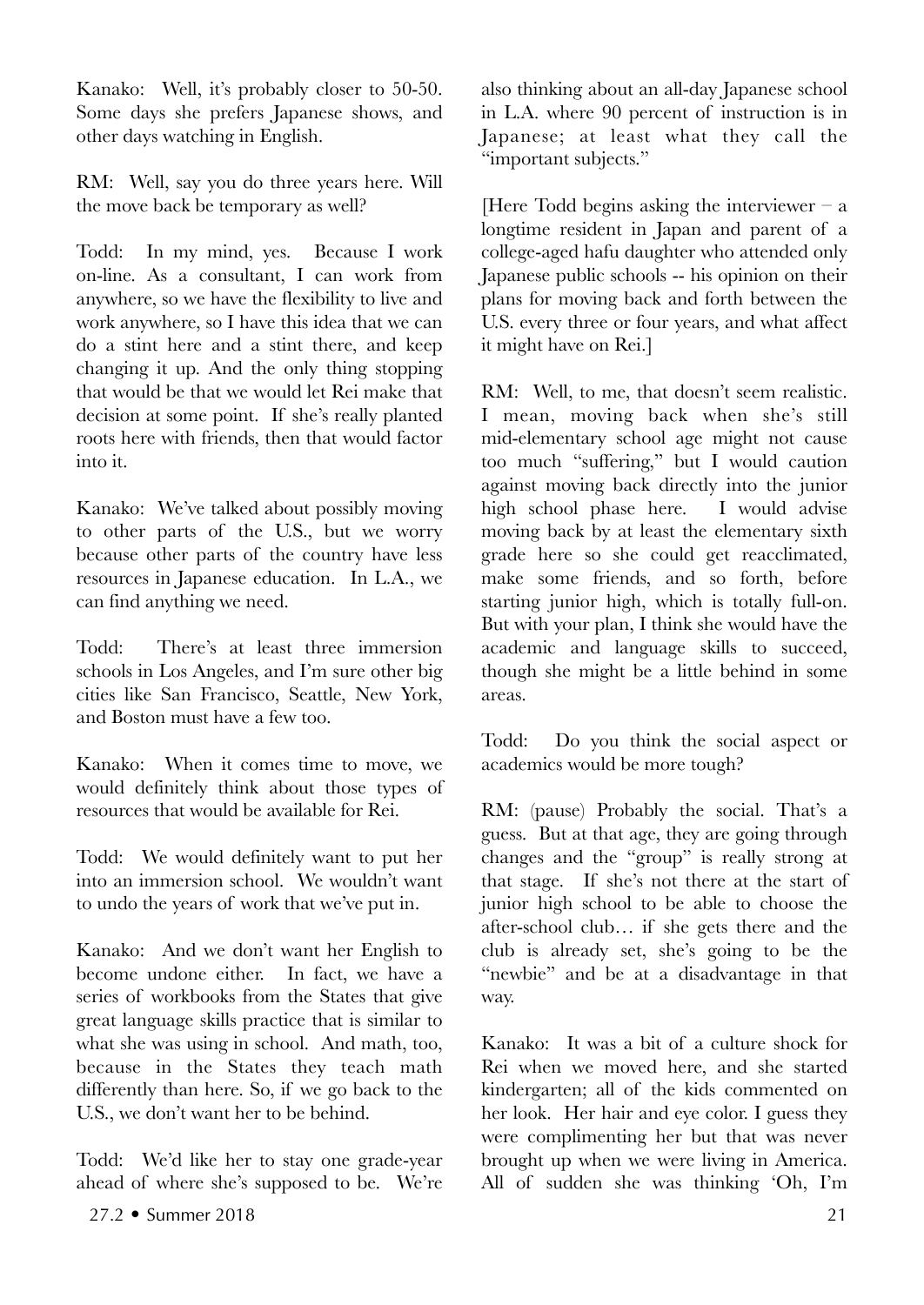different.' She had a really tough time with that. It was only about a month, but a month is a long time for a five-year-old. She sometimes came home crying.

RM: But she's fine now?

Kanako: She's okay. But she had a very tough time.

Todd: Those big transitions can be really tough even for, say, an American kid in the heartland moving from one town to another. But moving across an ocean and to an entirely new culture is tough. So each time we do it, it's definitely going to be some disruption and maybe even a little bit of scarring. We have to be very cautious of that.

RM: My assumption would be that if she comes back to Japan in 5th or 6th grade, she'll be able to cope and get up to speed, and then when junior high school does start she'll be starting that new stage with everyone else and those scars might be avoided.

Todd: I want to apply that theory, but I don't want to be so cautious, to just stay in one place so as to make it easy for her. I think that those types of developmental things in someone's life makes them who they are, and the more experiences you have the more adversity you face in this life, and it builds character.

RM: It wasn't my place to comment that, for example, whatever doesn't kill you only makes you stronger, but I imagine that because Rei is so totally "bi" (bilingual, bicultural) that she will be able to handle the transitions. And, possibly, it will make her stronger in the long run, and maybe more empathetic or compassionate.

Todd: One thing that you mentioned in a previous conversation that helped me was about the constant friendship that your daughter had with one or two girls in

Michigan and that being a real nice factor for stability. I think if there is a lot of big change in Rei's life, it would be nice if she had something constant, because it's not fun to have just casual relationships. You need friends and family that are constants in your life. I want her to have that. So we have to work hard to keep those connections.

Kanako: She has a couple of friends in America that she still keeps in touch with. We Skype from time to time.

Todd: A couple of weeks ago she Skyped with her friends in America, and afterwards she cried after the call, saying "I miss them."

RM: Are you planning to go back for a visit? Like you used to come yearly to Japan for two weeks…..

Todd: Our plan was that we would be two years here with no trips planned, but hopefully friends and family coming to visit us. But if we stay beyond two years, we'll take a trip back to see our family.

RM: Yeah, that would be important, to let her keep up with some of the "girlie" stuff, and the changes that happen in the culture and as her friends mature. If she goes back and is unaware of those things, she'll realize that there's a gap that's grown between her and her friends, and her friends might realize it too and then there is that possible breach.

Kanako: It's easy with her "BFF", as she calls her, because our family is friends with their family.

Todd: But we have to put some work into that, because even for our own well-being, we need to have strong relationships with a few good friends and our family because this lifestyle could do damage to those relationships if we're not careful.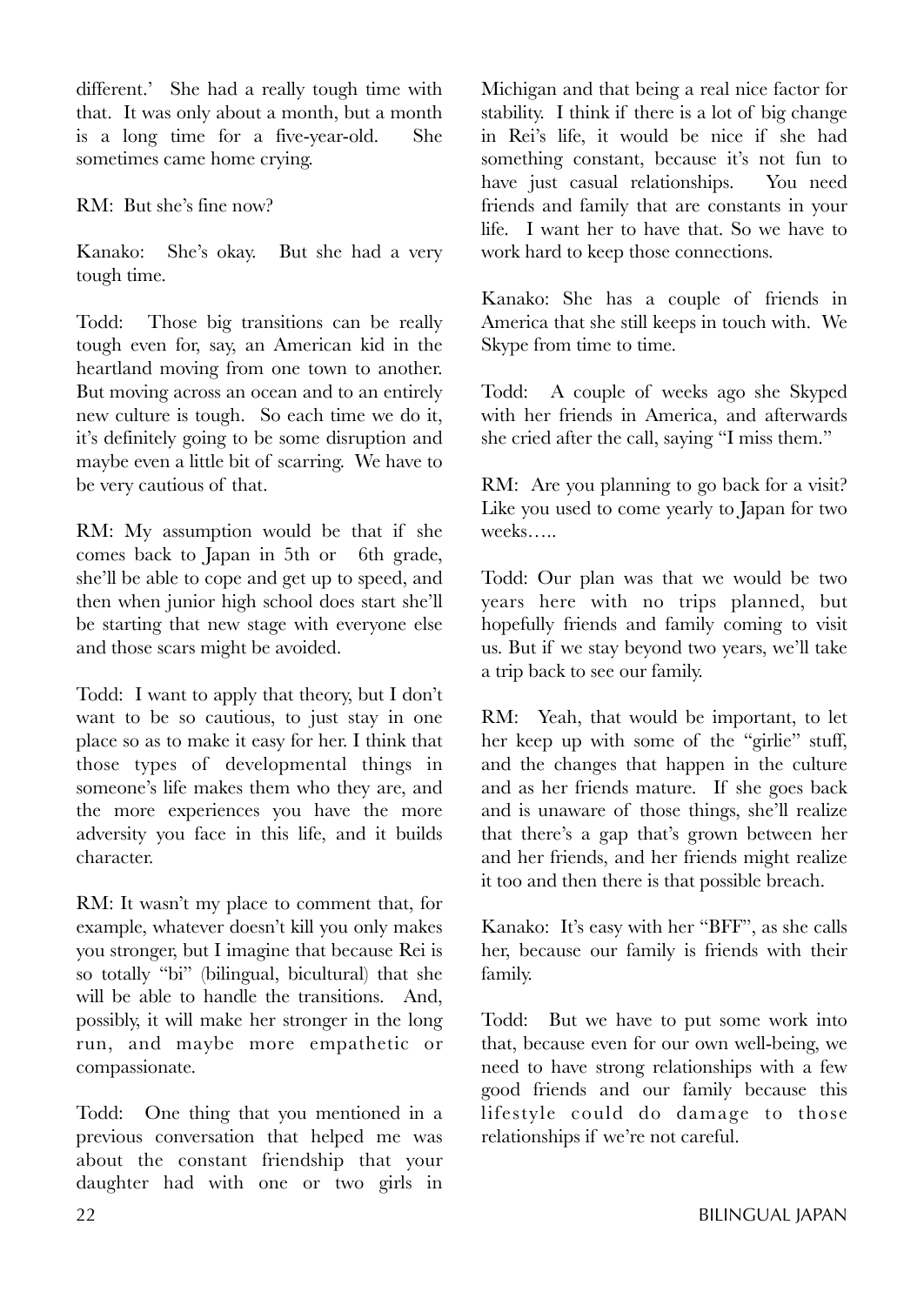RM: My daughter, back in the elementary school stage, had four or five good friends back in Michigan who she had met during her few weeks of annual schooling back then. We'd go back annually, and it was play, play, play! But then came junior high school and time got tight; our trips were cut back to every other year. And I could see that as these girls matured and were into their own things that some of these connections were not as strong as they used to be. And now she's basically down to just one friend who she still has a strong connection with. She has cousins that she's close with, but still only sees them for one day when we're back home because they are so busy with their own lives. But those 24 hours are precious – certainly better than nothing.

Kanako: It's tough with Rei's cousins, because they are much older than Rei. But it's really important.

RM: Yes, I agree it's really important to put some work into. And you also might want to put some consideration into where… well, at

some point you have to stay. When she gets into junior high or high school it might become, like you said, more of her decision than yours. She might not be so agreeable to pick up and leave again.

Todd: It's really interesting because we've kept it very open-ended and flexible, and with the thought that whatever we decide, life has a funny way of deciding for you. You can't plan ten years in advance.

RM: Well, unless there's something we haven't covered, should we wrap this up?

Kanako: Yeah, I think we've covered most everything. Thanks a lot for doing this with us.

Todd: Yeah, thank you. It's been interesting for us to review our parental journey so far.

RM: Well, thank you for your time and your story. You two have done a heck of a job raising Rei. Best of luck to you.

# **Children's Resources** 子供の教材

A column about books, magazines, and other resources for bilingual children in Japan, including: reviews and recommendations, information about where to get the resources, offers of resources to exchange, or give free to a good home (no sales, please) and calls for help from B-SIG members interested in producing their own children's resources.

# **Raising Bilingual Children in the U.S. : Saturday School and Such….**

by Yuki Fujiwara-Sigler

My name is Yuki Fujiwara-Sigler. In 2005, I moved to Ohio (USA) to work on a Masters of English for TESOL. After getting married to my husband in 2007, I realized that since I planned on staying in that area permanently, I would be better off teaching my native language. After taking classes for that purpose, I began teaching Japanese at several universities, both public and private, in the northeastern Ohio region. Then, after having children, my family became active with the

local Saturday Japanese Language School in our area. The following is a little bit of my family's background, and the resources we've been using up until now to foster bilingualism with our two children, Sora (9 yo) and Sam (4 yo).

We live in Burton, Ohio, a small village about forty miles east of Cleveland. The population is approximately 1,500 people. Our oldest child, Sora, attends the local public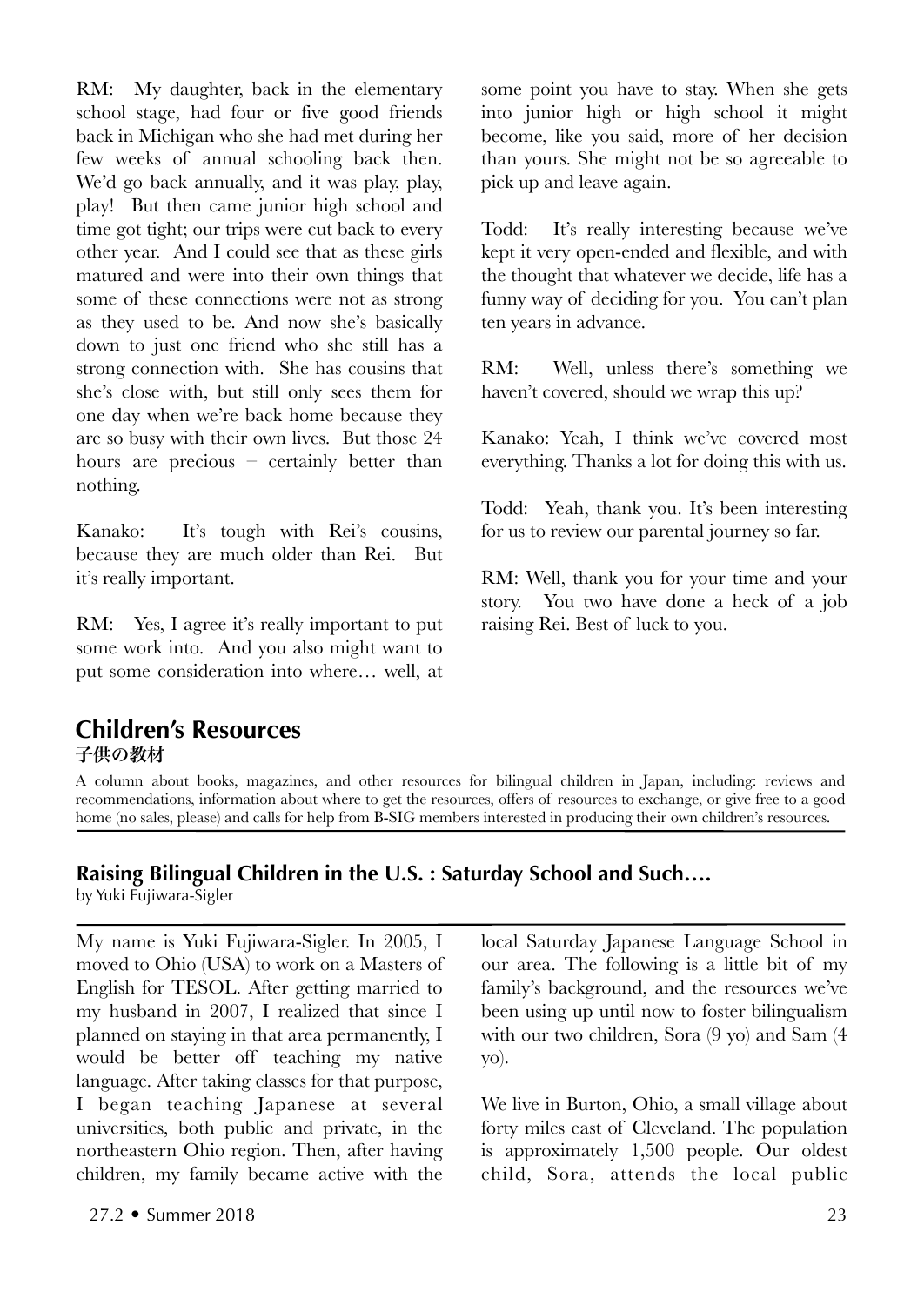elementary school during the week. Sam, our son, goes to a local preschool three days a week (MWF), and is with his grandparents on Tuesdays and Thursdays. Both children attend Japanese Saturday school on the weekends.

The children mainly speak Japanese with me and English with everyone else: my husband, their grandparents, and the rest of the family (aunts, uncles, cousins) in the area. On Saturdays at Japanese school, we are not allowed to speak English, so we speak Japanese only.

1. Our Japanese school:

Our program is located in Pepper Pike, Ohio, and housed at the Lillian and Betty Ratner School. Sora's class, 3rd grade, has fourteen students and meets for the whole day. The schedule is as follows:

| Morning meeting                  |
|----------------------------------|
| I <sup>st</sup> period: Japanese |
| 2 <sup>nd</sup> : Japanese       |
| 3rd: Math                        |
| Noon Recess:                     |
| Gym/Lunch                        |
| 4 <sup>th</sup> : Math           |
| 5th: Math                        |
| $6th$ : Japanese                 |
| "End-of-the-Day" Meeting         |

|      | 朝の会 | $8:50 \sim 9:00$     |
|------|-----|----------------------|
| 一時間目 | 国語  | $9:00 \sim 9:45$     |
| 二時間目 | 国語  | $9:50 \sim 10:35$    |
| 三時間目 | 算数  | $10:40 \sim 11:25$   |
| 昼休み  | ジム  | $11:25 \sim 11:45$   |
|      | 昼食  | $11:45 \sim 12:10$   |
| 四時間目 | 算数  | $12:15 \sim 13:00$   |
| 五時間目 | 算数  | $13:05 \sim 13:50$   |
| 六時間目 | 国語  | $13:55\!\sim\!14:40$ |
| 帰りの会 |     | $14:40 \sim 14:50$   |

Sam is in the kindergarten program, which

meets for a half-day on Saturday mornings. That curriculum basically involves reading, playing outside, and crafts. I have been co-teaching the Saturday morning kindergarten classes since Sora started the program. Both children have been attending since they were three years old.

2. Homework/additional time spent studying Japanese:

Outside of the Saturday school classes, the majority of other time spent studying Japanese is for homework. Sora's is about 30 minutes to one hour, 3-4 times per week. Sam does not have homework yet.

3. Other resources:

In addition to the basic textbooks used for school, other resources have included: web research, keeping a picture journal (e-nikki), and NHK World (when Sora was younger). We don't do 通信教育 (correspondence

education). My husband and in-laws are very supportive about Japanese school, which is mental support for me. My parents in Japan occasionally talk with my kids on the phone.

4. Resources that work well:

At this point, for Sora, his homework is what is the most effective for learning. In saying that, though, since 2nd grade, she has been having trouble remembering kanji and is overwhelmed. We have tried using an application for the iPad for kanji that follows the Japanese textbook. The app is called 光村

図書版 小学3年生. It was about \$5. After

studying kanji on the drill, you can play a little and practice writing. She doesn't do it anymore because all she has time for now is homework. The amount of homework is increasing in the 3rd grade; usually 3-5 pages both of Math and Japanese language. Many other people at the school use "Z-Kai" (Z会,